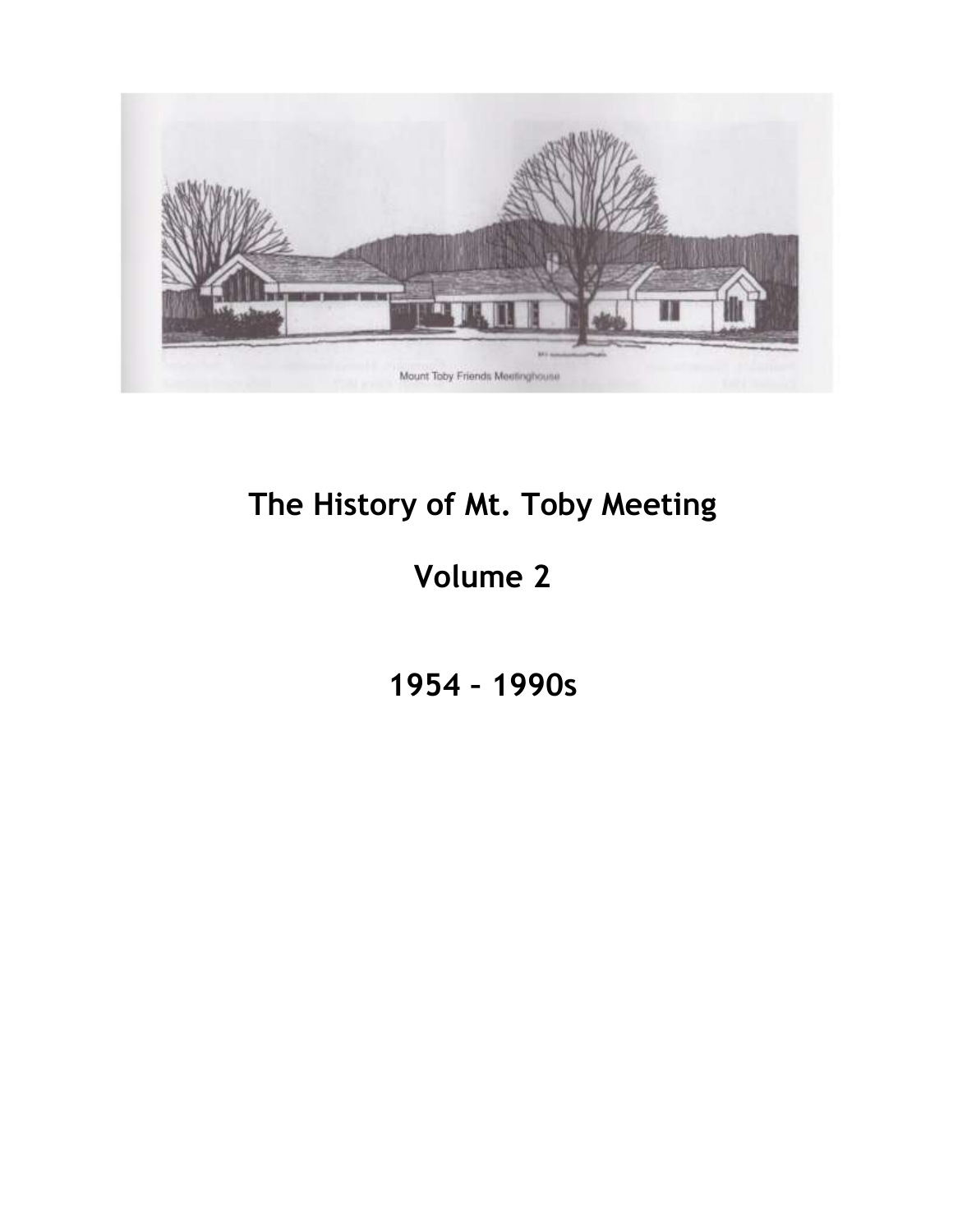

John and Georgana Foster at Mt. Toby Meetinghouse (*Greenfield Recorder* photo) October 2004, 40th Anniversary of building the meetinghouse. Georgana Foster (member of Mt. Toby from 1957) is the author of this history.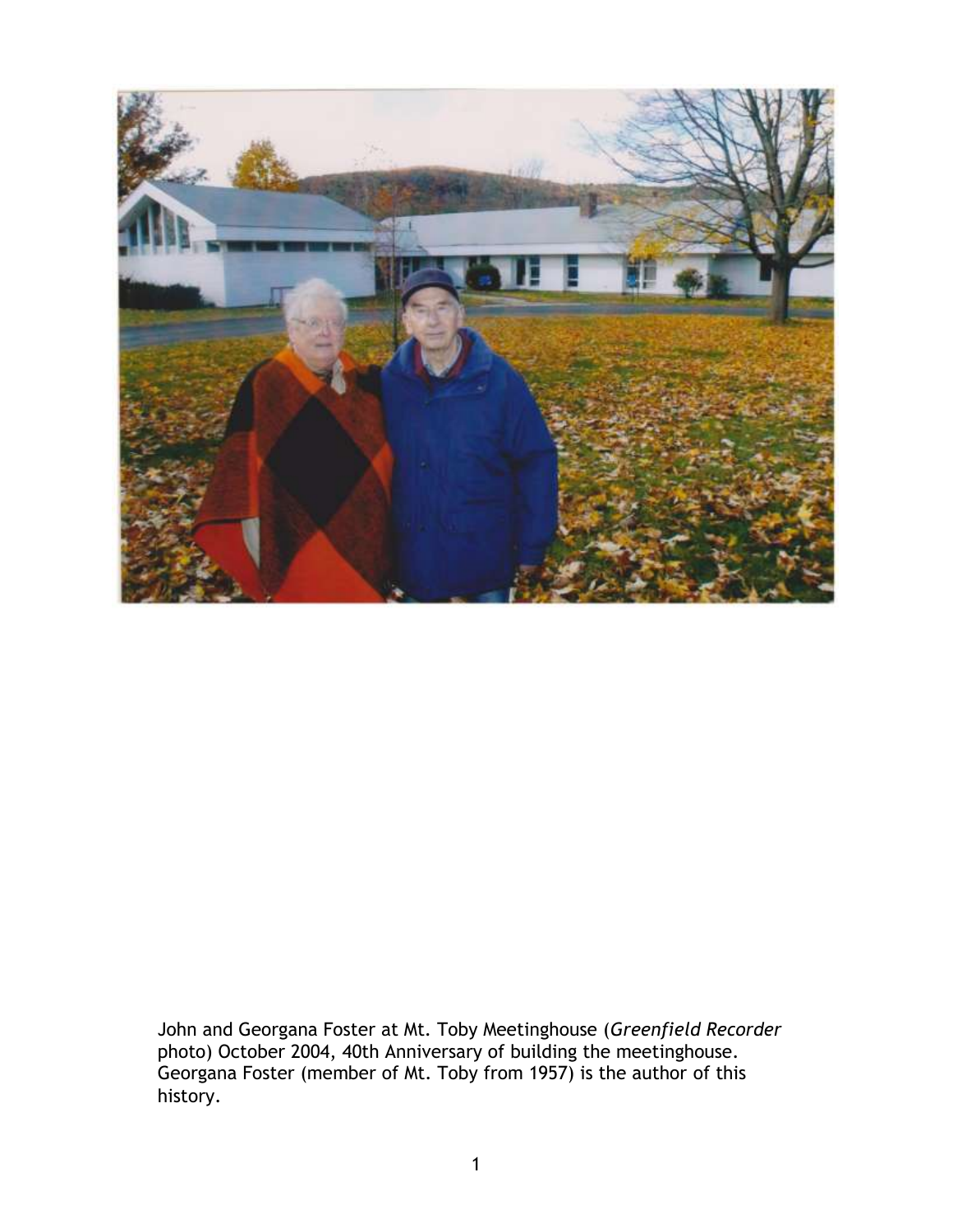### **History of Mt. Toby Meeting, Volume 2** *— Georgana Foster*

### **Introduction**

*Helen Griffiths wrote the history of the first 20 years of our Meeting from 1939 to 1959 when she was the newsletter editor in the l950s. Gifted in spoken ministry and pastoral care in our Meeting, she was an author, and Chair of the English Department at Mount Holyoke College. The History & Records Committee has printed this early history and copies are available to borrow in the library.* 

*The history of the Meeting activity during World War II has always been an inspiration to me, as well as the vivid description of the events when the Yearly Meetings united. Because some Friends have told me they "get bogged down" in the details, I propose to write a summary of this book as my first chapter, even while commending it to Friends to read. Following that, I propose to write a memoir of my experience in the Meeting since 1957.* – Georgana Foster.

# **History of Mt. Toby Meeting - Chapter One**

In her preface, Helen speaks of the "phenomenal growth" of Friends Meetings in the Connecticut Valley in the 20th century when our Quarterly Meeting was the first to be formed in a hundred years. That Meeting of a hundred years ago, which existed for thirty years from 1800, was the Pelham Preparative Meeting, under the care of Richmond Meeting in New Hampshire. Pelham was never allowed to be a full Monthly Meeting for reasons sadly detailed in a book written in 1970 by Paul Bigelow, (*Disowned, Disrupted and Dissolved: The life and times of the members of the Society of Friends (Quakers) in Pelham, Mass., 1806-1870)* a Meeting member and Pelham historian. He found records that the members were considered uncouth, and ignorant country folk, incapable of being a proper Meeting and the Meeting gradually died out. The famous abolitionist, Abby Kelley Foster was born in the Meeting in 1812 but her Quaker family moved back to Amesbury. Their fieldstone, "green" burying ground in Pelham, has been rediscovered by Roger Conant, and was cleaned and labeled by a Young Friends project from the 1994 Friends General Conference Gathering. Their Meetinghouse became a barn, and when it was torn down in the 1920s, a board was salvaged which was incorporated in our Meetinghouse. Look for the wall plaque, unfortunately painted over in a remodeling.

A hundred years later, in the 1920s there were scattered Quakers in the Connecticut Valley; Mary Taylor, a birthright Friend from Indiana, came with her husband George, who taught at Amherst College, and in 1924 a Meeting for Worship was held at the home of Paul Douglas until he went to Washington as a Senator. In his home, Friends from Northfield to New Haven also formed the informal Connecticut Valley Friends Fellowship in 1925, and "developed a warm family feeling", meeting about six times a year, with 50 people, sometimes on a farm in Montague. The Amherst group collected clothes for the AFSC relief in the depression, and the collection for material aids for them continued for decades.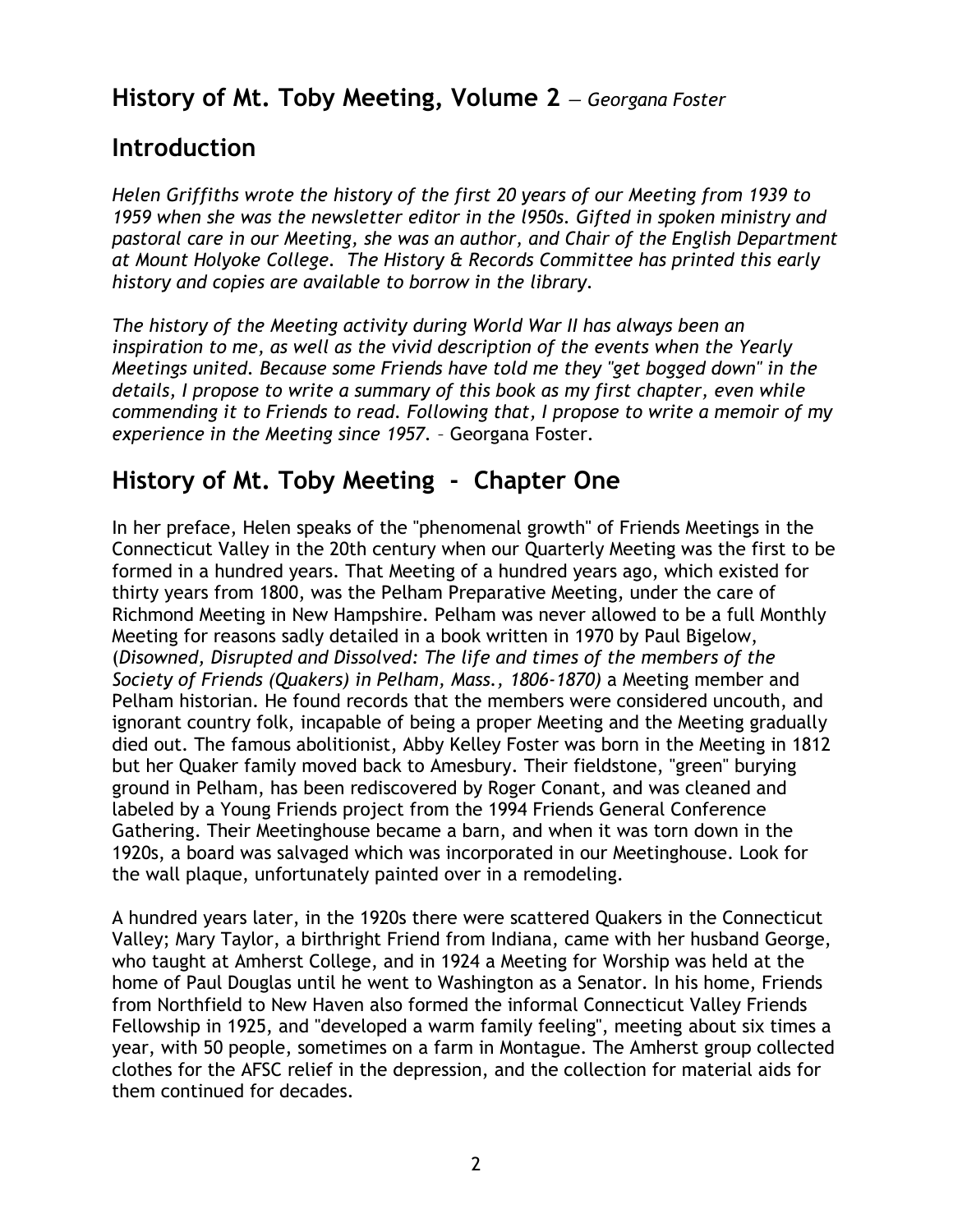It was not until 1939 when a Monthly Meeting was officially organized at Smith College, Northampton, initiated by Elined Kotschnig, a British Quaker who had just come with her husband Emil (who would teach at the college) from Zurich, Switzerland. Elined had studied under Carl Jung, and later helped found the Friends Conference on Religion and Psychology. She saw the several informal groups meeting occasionally at colleges, and researched how an Independent meeting could be started. At that time there were two New England Yearly Meetings, Wilburite and Gurneyite, who had separated over doctrinal issues in 1845, and a new Meeting did not want to chose one to belong to, but Elined found they could affiliate with the Friends Fellowship Council in Philadelphia, founded by the American Friends Service Committee in 1935, as did the many Independent Meetings being founded in colleges. Among the students who joined in 1940 was Teresina Rowell who would later return, married to Joe Havens, with whom she would found Temenos Retreat Center in Shutesbury.

Immediately Friends were involved in a conference in Cambridge on keeping the country out of war and opposing peacetime conscription in 1940. As soon as the war began, they took on the work of financially supporting conscientious objectors who were put in the Civilian Public Service (CPS) camps run by AFSC (American Friends Service Committee). They had no income and their families had to be supported by their churches. AFSC tried to find government service work for them to do, in forests, mental institutions, or medical experiments. There was a camp in New Hampshire and the l942 Meeting budget allocated \$600 to the camps nationally and \$100 to the local camps, but gas rationing soon made it impossible to continue to visit them. The experiences of a dozen or more of the men who were in CPS camps would later leaven our Meeting's peace testimony. Many Friends scattered to other alternative service during the war. Those who remained helped to sponsor European refugees, and tried to get Nisei girls from the Japanese-American internment camps scholarships for attending Smith and Mount Holyoke. This is only a brief summary of intense activity, which was to set a pattern for working to oppose war, binding up the wounds of war many times in the 20th century.

Miraculously, during the war, the two New England yearly Meetings, were still able to make plans to unite, and in June of 1945, the Connecticut Valley Friends Fellowship to which the Northampton Meeting belonged, was a third party to the uniting. Also in this third group were independent Meetings in Cambridge and Providence, RI. Thus began the long process of integrating the pastoral Meetings of the Five Years Meeting (now Friends United Meeting) with the unprogrammed Wilburites and the Independents. Northampton Meeting became the Middle Connecticut Valley Monthly Meeting (MCVMM), as they were in the middle of the Quarterly Meeting, between Connecticut and Vermont Meetings. MCVMM included groups holding a Meeting in homes for students in South Hadley; Greenfield group meeting in a barn studio loaned to them by Mary Champney, called Sherwood Friends Center; and a worship group in Great Barrington meeting at Gould Farm, a halfway house for mentally ill people and Northampton group at Smith College. Amherst Friends, who could not get to Northampton during the war, had often begun attending other churches. The Friends in all these groups worshipped together only once a month when they had Meeting for Business. Thus began the second chapter of the life of our Meeting.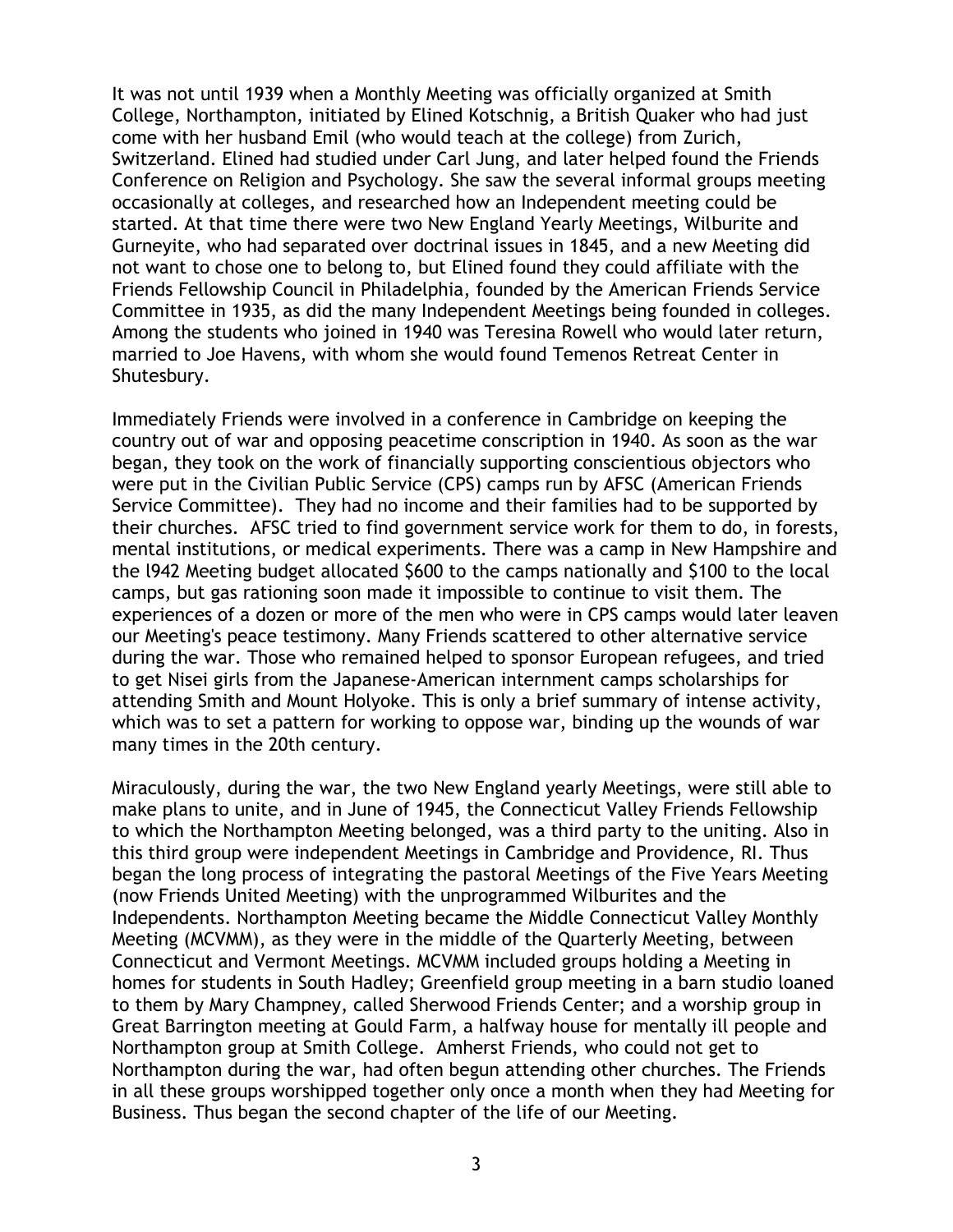## **History of Mt. Toby Meeting - Chapter Two**

"The amazing decade of 1954-64"

During this decade, nine years after the Middle Connecticut Valley Monthly Meeting (MCVMM) joined the united New England Yearly Meeting, the three Preparative Meetings in MCVMM were joined by a new Meeting in Amherst, organized in 1954 by the many new Quaker families who came to the University of Massachusetts.

By 1959 the MCVMM decided to try a "consolidation experiment'" for all the worship groups-- Greenfield, South Hadley, and Northampton -would join in Amherst in a rented hall for First Day Meeting for Worship. By l960 they felt the experiment was successful and they began looking for land to build a meetinghouse. Groundbreaking was in October 1963 on land in Leverett, and the meetinghouse was opened in October 1964. The name of the Meeting was changed to reflect, "we will lift up our eyes to the hills" to Mt. Toby.

How had this sudden growth taken place? In the 1950s, the University of Massachusetts grew from 4,000 to 10,000 students and at least fifteen Quaker families from all over the USA came to Amherst for the (men) Friends to teach at the University. Among the first Friends, in 1954, Francis and Becky Holmes came from the Ithaca, NY Meeting at Cornell; they soon found a meeting place on campus, in the English seminar room in the old Chapel, arranged by member David Clark. As all of the families were raising the Baby Boomer generation (2-6 children per family), a need was soon felt for having First Day school more than once a month when all the groups met for Meeting for Business, often at the Sherwood Friends Center in Greenfield. (Sherwood was a barn studio given to Greenfield Friends by Mary Champney in the late '40s.)

The Amherst Meeting had found a building it could rent on Main Street, the Amherst Grange Hall, a steeple house of the Methodist church until 1950. (In the present day it is the Narcul Center.)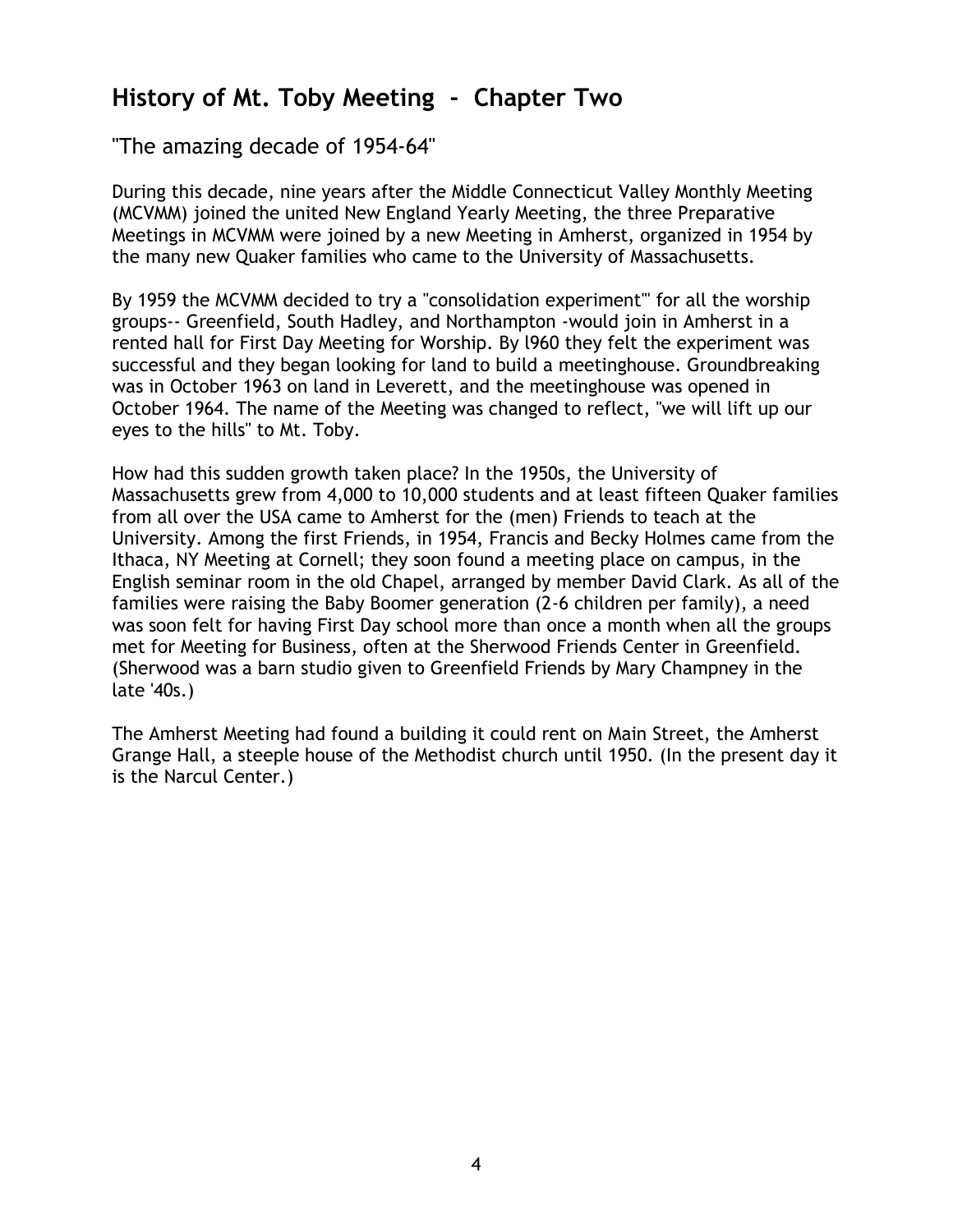### **History of Mt. Toby Meeting - Chapter Three**

### *More Friends families come to Amherst, and the "consolidated " Meeting for Worship. 1957-1961.*

By the end of the 1950s, about 12 new Quaker families had come (or soon would) to be faculty at the fast growing University of Massachusetts. There were about 35 children in those families--from unborn babies to teenagers--and soon the use of small, borrowed spaces was not adequate. First Day School was held only once a month at the time of business Meeting of the Middle Connecticut Valley Monthly Meeting (MCVMM) which was held with a Meeting for Worship in various places- homes, farms, Woolman Hill and Sherwood Friends Center—with Greenfield, Northampton and South Hadley Preparative Meetings. Amherst became a Preparative Meeting with its own Business Meeting and by the December 1958 Meeting for Business of MCVMM they proposed a "consolidation" of the weekly Meeting for Worship which would take place in a rented Amherst location, to which Friends from the other Meetings could come if they chose, but could still worship in their own locations. In Greenfield this was the Sherwood Friends Center, a barn studio given to them by Mary Champney 1950. South Hadley friends had a biweekly afternoon Meeting with a supper in their homes for Mt. Holyoke students. Northampton Friends met with students in rooms in Helen Hills Hills (sic) Chapel.

Ministry and Counsel wrote in August 1959: "It was agreed to have a common meeting place for weekly worship together.... this arrangement to make possible a First Day School, which is what determined us to try this experiment of consolidating." The plan began in October 1959. It had also been encouraged by the First Day School committee when they met June, 1959, meeting under the apple tree at Woolman Hill, in Deerfield, a Quaker conference center founded just a few years before.

By October 1959 this "experiment" in consolidation began in the rented Amherst Grange Hall on Main Street in Amherst, a steeple house, which had been the Methodist Church until 1950. Meeting for Worship was held in the now empty sanctuary on folding chairs, and First Day School in the basement beneath, with the sound of children's activities rising from below. The essentials which a Meeting needs- -a Bulletin Board, books from the Meeting library at Sherwood, free pamphlets, and a guest book, were set up in the entrance hall, and had to be stuffed in a closet with Grange lodge paraphernalia after Meeting. The children met in the dusty dining hall below, with its lingering cigar smoke, and fellowship lunch was prepared in the wellstocked kitchen.

Friends in the other towns, who considered their worship with students to be primary, felt led to continue being easily available to them. Greenfield Friends came to Amherst when the furnace at Sherwood Friends Center was not working in the winter, but the taking of their building by the State was still in the rumor stage. It was a time of much transition and difficult decisions. At the same time, Lester and Margaret Clarke continued a Meeting in their home in Great Barrington, which was also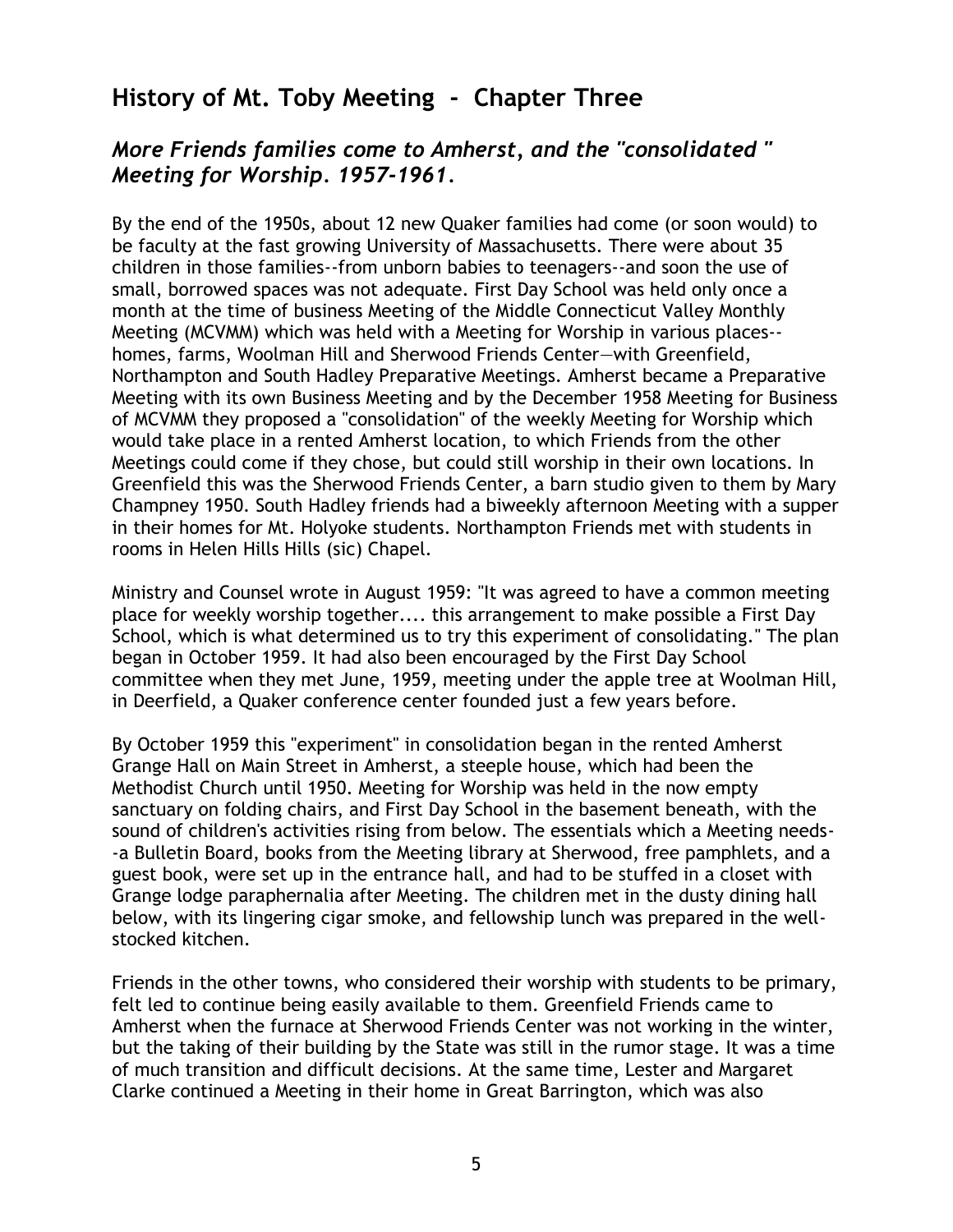affiliated with MCVMM.

By the spring of 1960 a draft of the State of Society report, said, "We evaluated our experience and found unexpected gains over and above First Day School. Far from sacrificing ourselves for our children, we had experienced a deeper spiritual life in our Meetings for Worship."

My journal entry for December 24, 1961 relates how that date was truly a family Christmas Day. Friends arrived in a snowstorm and Peggy Holden at the piano made the collection of Indian bells rung by children and various brass and wind instruments blend harmoniously. The older children hung "surprise balls" and "coin circles" on a tree--donations for AFSC Algerian refugee program--until the tree threatened to topple under the weight and had to be braced by yarn strings. Children crawled on the floor and all but the youngest joined us for a rich Meeting for Worship.

Then many joined a peace walk to the Amherst Common, as proposed in advance by David Leonard, carrying signs that this was the birthday of the Prince of Peace, "Fallout shelters are no Shelters", and "God works through men to bring Peace." Eric Zahradnik, at 11 months, was the youngest of the children pulled on sleds or carried. The few people we met looked at us curiously and a policeman asked what group we represented. "Friends of Peace" was the answer. "But what group?" "Quakers" We formed briefly at the crèche on the Common, and returned quickly to the warmth of the Grange Hall, and a miraculously multiplying number of dishes at potluck. We all felt physically and spiritually exhilarated and warmed. In retrospect, it should be said that peace marches were almost unknown at that time, we did no publicity and almost no one knew we marched.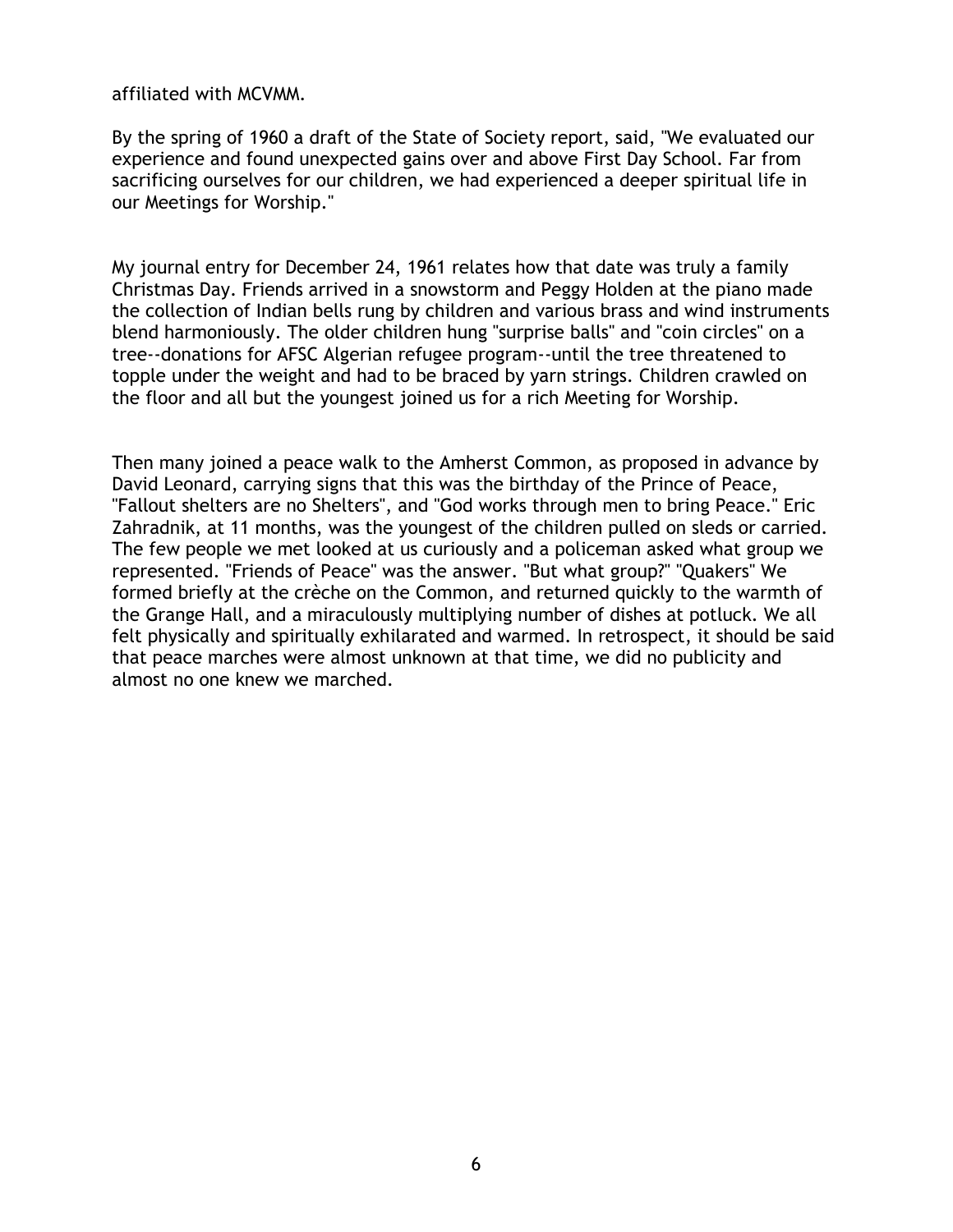### **History of Mt. Toby Meeting - Chapter Four**

The great experiment of consolidating the four local Preparative Meetings of Middle Connecticut Valley Monthly Meeting (MCVMM) in October 1959 and of their holding their Meeting for Worship every first day in the Amherst Grange Hall proved to be a great experiment in how Friends who came together from 10 or more Yearly Meetings, pastoral, and unprogrammed from all over the country, most of them recently convinced Friends, could manage their different perceptions of how to organize a new Meeting. They were joining the MCVMM, which was 20 years old as an Independent Meeting, and l5 years old as a member of the united New England Yearly Meeting, which was writing its first *Faith and Practice*. The MCVMM already had its own practices on membership and structure, to which were now added to the experiences of Friends from all these yearly meetings.

Meetings for Business for the first year were filled with discussions about "how do we do things", with many discussions as to the time to hold Meeting and discussion groups, and how to function in a large open room, how to teach children, etc.

Friends from the Meetings in Greenfield, South Hadley and Northampton were making their own decisions as to whether some Friends would continue to hold Meetings in their Towns.

One of the early decisions was to use a program created by Philadelphia Friend - the Rachel Dubois Dialogues, a sharing process where all the participants in a circle answered a series of questions about their religious experiences, in turn. These dialogues enabled this disparate group of Friends to know each other in the spirit.

Following the pattern of Helen Griffiths in her history, we will introduce some of the Friends who came in the l954-1964 period, and continued to be active.

Francis and Becky (Helen) Holmes, from the Ithaca MM, New York YM, John and Mimi Zadradnik, -John joined Iowa Yearly Meeting Conservative, while at Iowa State; Trevor and Laura Robinson, came from Cornell and Syracuse Meetings NY, Trevor already a member of MCVMM, John and Georgana Foster from Ithaca, where Gee joined, John from a New England Yearly Meeting of Friends (Wilburite); Curtis and Myrtle Johnson, Kansas YM, Bob and Nancy Archer and George and Ann Levinger, Cleveland Meeting of Lake Erie; Bob and Phyllis Agard, Earlham College, Indiana, Joe and Teresina Havens, Philadelphia; Terry originally Northampton Meeting; Sue and Steve Fletcher, Baltimore YM and Philadelphia YM; Marjorie and Thomas Hancock, New York YM; Elwood and Alta Mae Reber, Champaign Ill. Meeting, which they founded. In Amherst they joined David Clark, and James and Inez Fuller, members of MCVMM, and Mary Kentfield, NEYM of Friends (Wilburite), North Dartmouth, Mary Taylor, Ohio Yearly Meeting, and her husband George Taylor, at Amherst College since 1924.

Already in the Northampton Preparative Meeting, were Frances and Tom Crowe, a radiologist, Hartford, Gertrude and David Huntington, Bruce and Ruth Hawkins all at Smith College. In South Hadley at Mount Holyoke College, Peggy (pastoral Meeting in Indiana) and David Holden, David Leonard, Providence (Rhode Island) MM (teaching at UMass) and Julie Leonard; Helen Griffiths, originally Northampton Meeting; in Greenfield Meeting: Fritz and Alison Kaufhold, Gill: Sally and Bernard Dirks, Montague: Philip Woodbridge, anesthesiologist at Franklin Medical Center and Ruth Woodbridge.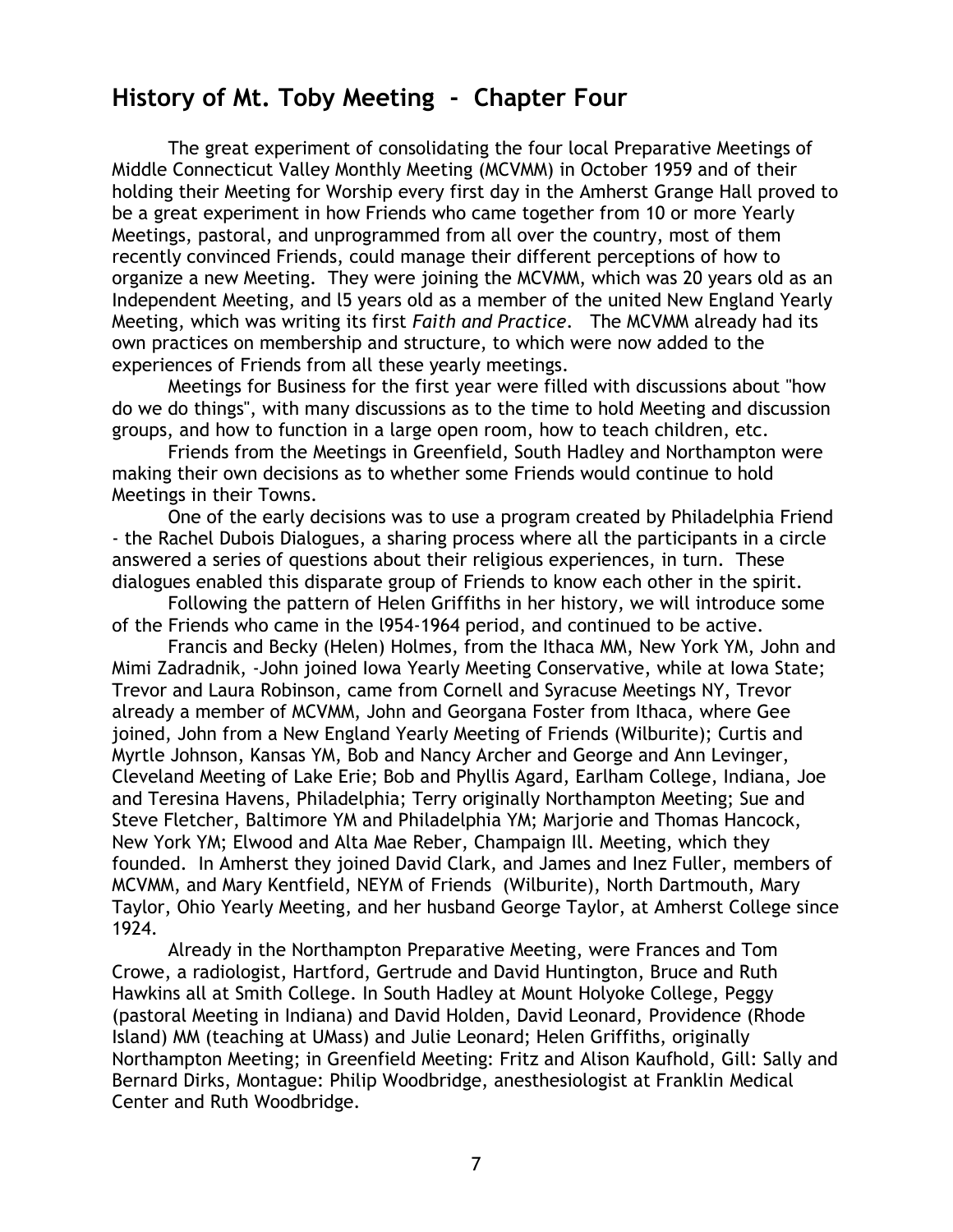Curtis Johnson, Joe Havens, Elwood Reber, Tom Hancock, had been in Civilian Public Service Camp as conscientious objectors to World War II, and Trevor Robinson, John Foster, Francis Holmes had registered as C.O.s with their draft boards and were given other classifications. There were many other variations, but experiences with the War had led all the men to Friends and their peace testimony. The Johnsons had just returned from two years on the Afghanistan border, and the Zahradniks from 2 years in an Iranian village, with USAID, and John Foster from India, with Quakers, all working in agricultural projects. Many men at UMass were in the College of Agriculture. All of this experience with the War and postwar international work were to direct the Meeting in the next years when war came again.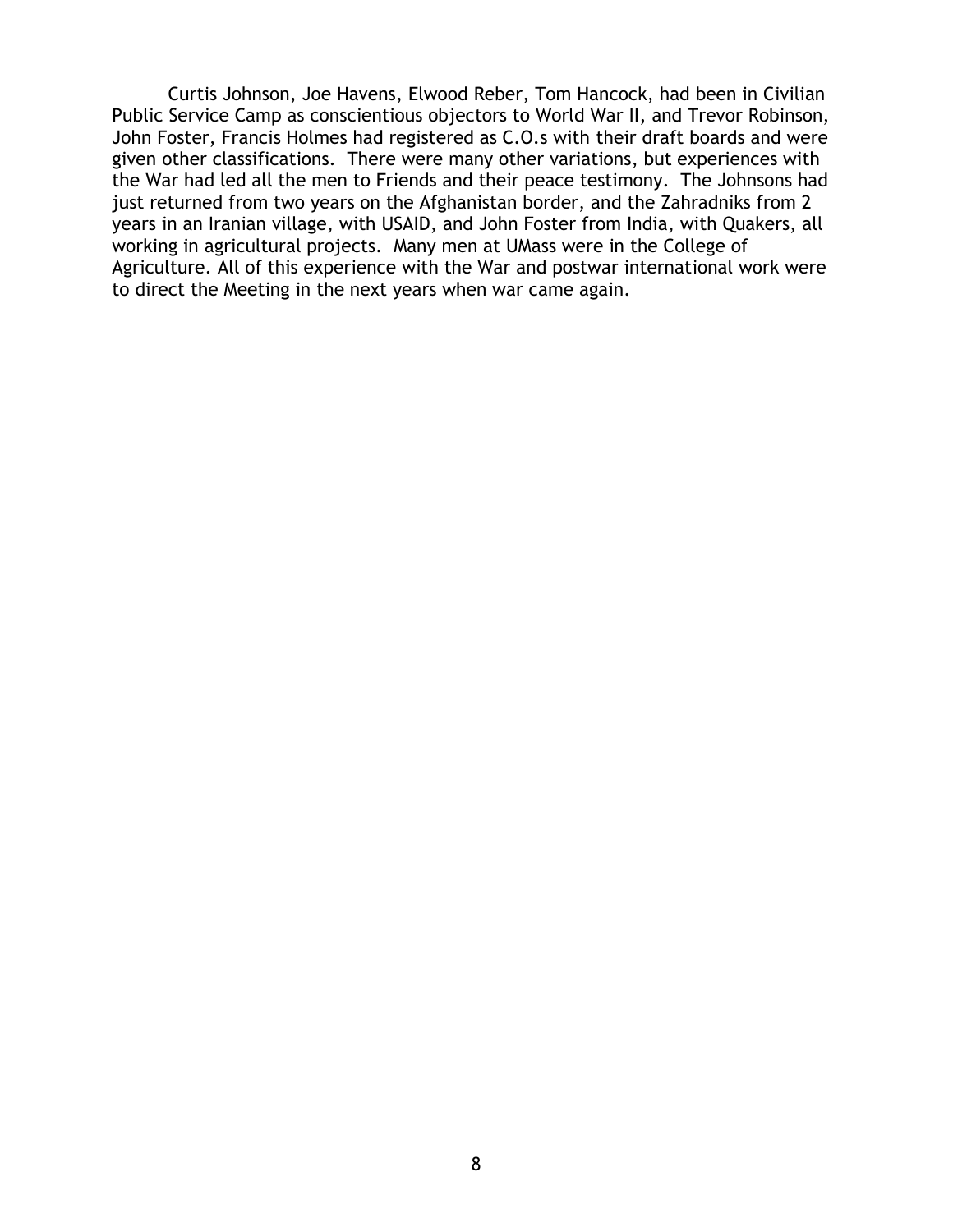### **History of Mount Toby Meeting - Chapter Five**

While the Meeting was renting the Grange Hall in Amherst from 1959 on, the Meetinghouse Committee found a lot on the northeast corner of Fearing Street and Sunset Avenue in Amherst in 1962. This lot was purchased, and the committee began to search for an architect to design the building. They hired Elwood Weber of Springfield. After traveling around New England to look at other Meetinghouses, he designed a building with high windows on the street side and doors opening to a terrace on the back. I

In a short period of time, it was learned that the Amherst Creamery, across Fearing Street from the lot, was to be converted into a restaurant. The committee felt this would limit the parking possibilities on the street and not be compatible. The Meeting then decided to sell the lot; and the buyer, Louis Vincent, was the owner of the Creamery, and also owner of a popular local super-market.

Some profit was made selling the lot, and a few Friends felt we should not profit from real estate speculation, but the Meeting for Business decided the money could be used for two extras in the Meetinghouse plan – the wool carpet in the Meeting room and the fireplace.

Another factor related to this lot was in the unseen future: in the fields to the west of the lot, which then stretched empty to Hadley, the UMass Southwest Dormitory Complex, with 22-storey dorms, would be built in a few years. Also, at that time, almost no campus buildings were south of Old Chapel, so it appeared then that the lot we had bought was totally "off campus."

The committee returned to a search for new land on which to build, and this time a new offer entered the picture. Meeting attender Ethel DuBois offered a piece of land with frontage on Long Plain Road, Route 63, in Leverett, part of the farm which she had owned since the 1920s and lived on year round since retiring from her job as a guidance counselor on Long Island, NY. She had started the Long Plain Nature Center at her farm, using her barn, and the woods up the mountainside, and bringing children from the inner city in Holyoke.

The Meeting decided to accept the offer of the land from Ethel, though with reluctance to leave an Amherst location which made it possible for college students, a few of whom had become active in the Meeting, to attend. We felt a place for our children to have a First Day School must be our priority.

Also, Leverett would be a location closer to Greenfield Friends. It was becoming more evident that the Sherwood Friends Center in Greenfield would be taken by the State by eminent domain, to build the new Interstate 91 highway. A Greenfield Friend had measured and estimated the highway would go through the middle of the Center. Beloved by all the Meeting, Sherwood was a place where the library was located and Monthly Meetings for Business were often held. But the building was hardly a candidate for being moved, as it was a barn converted to a studio by Mary Champney,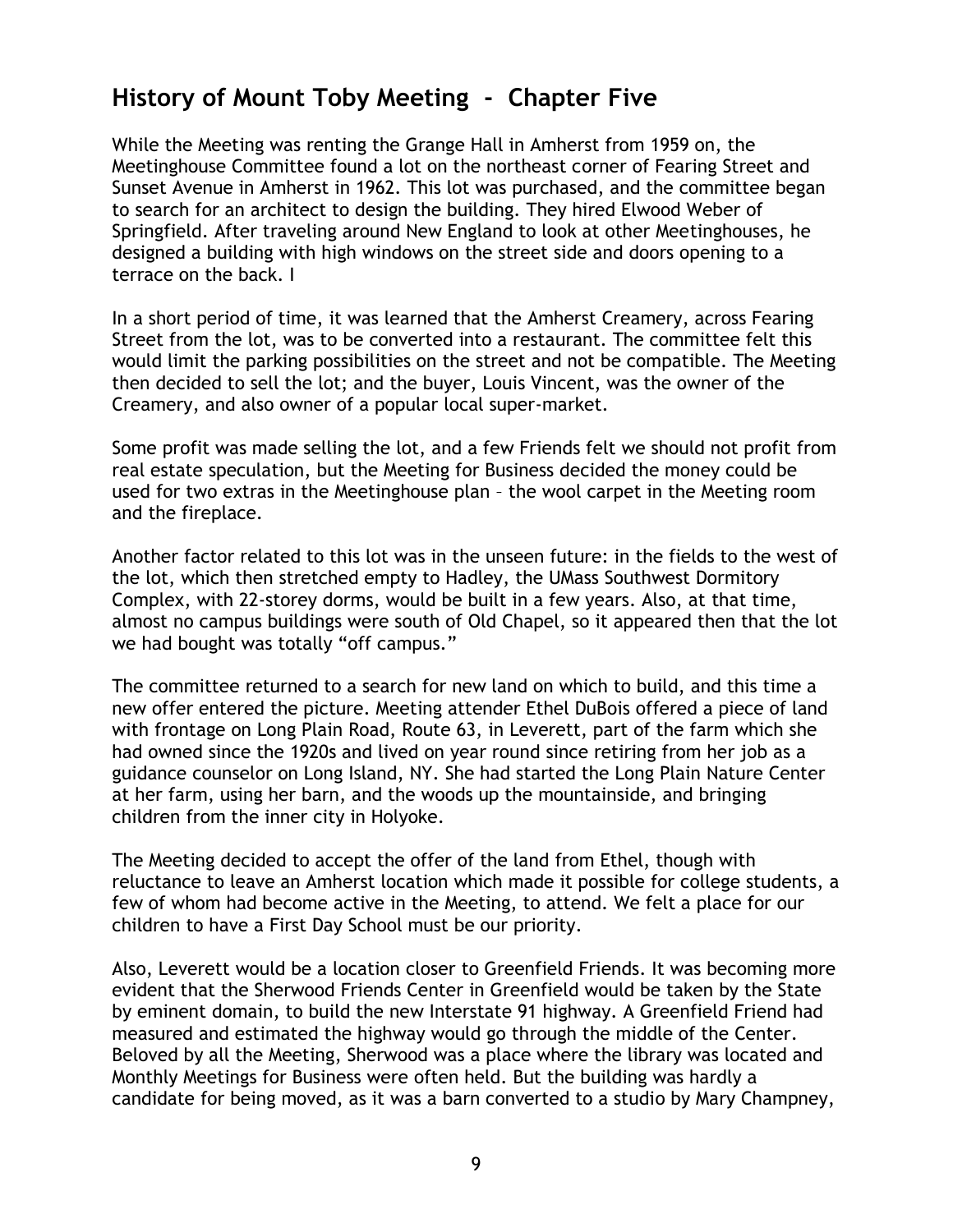which she willed to the Greenfield Preparative Meeting at her death in 1950.

The committee was approved to find a contractor, and asked Tony Conklin, a local builder, to give an estimate for building a Meetinghouse using the plans drawn by Weber. His figure was \$90,000. The Meeting had some thoughts of being able to build the Meetinghouse themselves, but realized this was unrealistic.

On a First Day in early October 1963, Meeting members gathered for a very exciting Meeting for Worship, and groundbreaking, at the Leverett site, sitting on the ground in the pasture. Pictures show the women in dresses and heels, and the men in coats and ties. Oldest member Mary Kentfield, who could not walk the field, sat in Philip Woodbridge's French Citroen car nearby, and spoke of our "lifting up our eyes to the hills from which comest our help." At the close of Worship, the children rushed into the field of corn stubble, barefoot and wielding shovels. Pictures show the girls in frilly dresses, and the boys in coats and shirts. Children from the Robinson, Agard, Zahradnik and Crowe families are included.

The foundation of the building was poured before winter, and the work on the building continued during the winter. The building would be opened by October 1964.

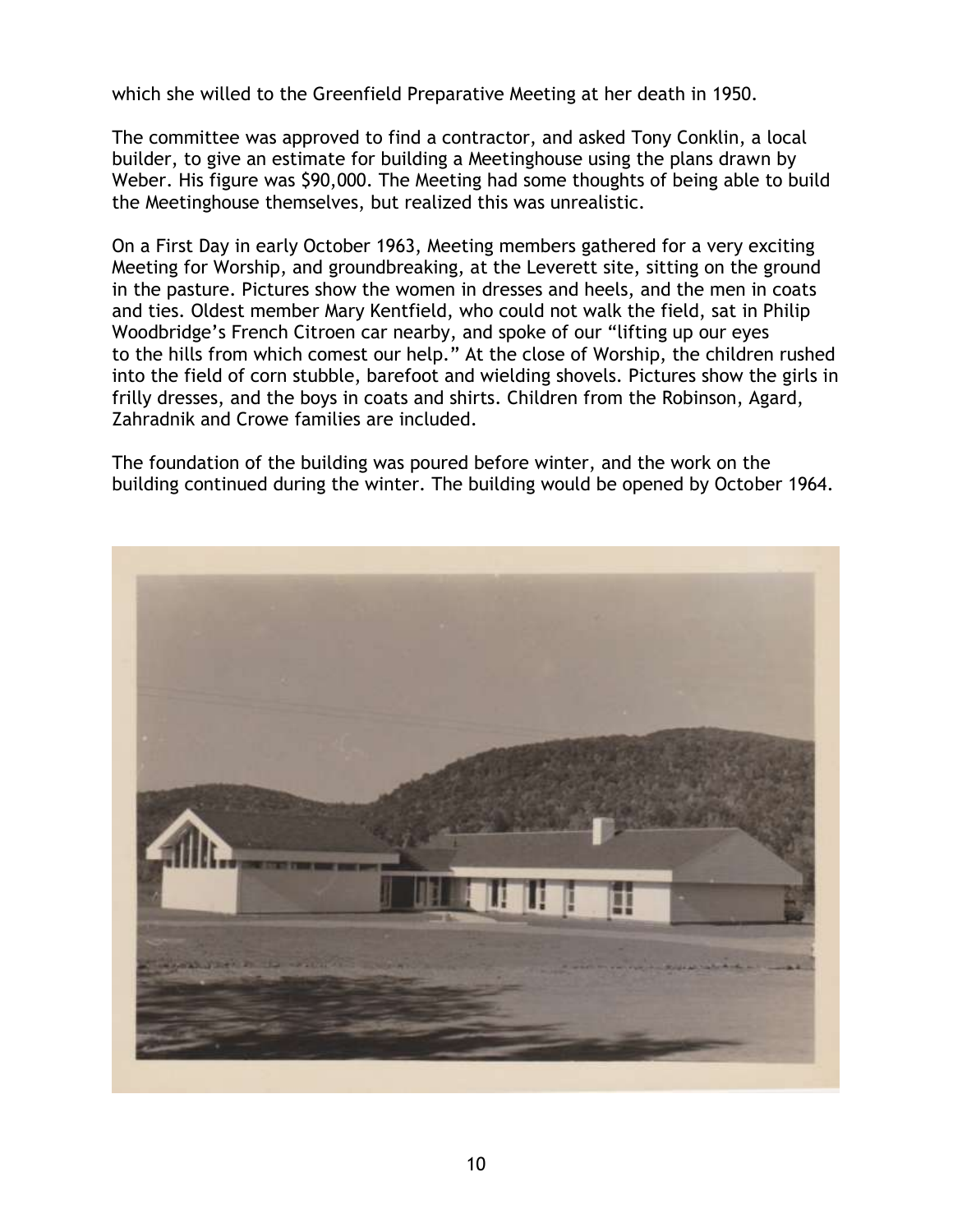## **History of Mount Toby Meeting - Chapter Six**

In this chapter, we get to the exciting time when our Meeting moved into the new Meetinghouse at Long Plain Road in Leverett. Important items of business at that time were the re-naming of our meeting and how we planned to pay for the building.

On September 27, 1964, Middle Connecticut Valley Monthly Meeting held a Meeting for Worship followed by an afternoon Open House for the community in the new Meetinghouse. A letter sent to the Fosters, who were in India, by Miriam Zahradnik, described this:

*"There were 175-200 persons at Meeting on Sunday last. We held two Meetings simultaneously, one in Fellowship Room. All was ready and in order, except no rain for the grass. Somehow a Quaker poster concerning the equality of men and women…to hold office, work, etc. got put up probably by Helen Griffiths) and another on the Inner Light. (The architect) Elwood Weber decorated with Vermont crocks of colored leaves and pine needles. His handmade lamps in the Meeting room are lovely... bench cushions a soft grey… rug mottled brown… walls white with dark wood in the corner posts."*

It appears this was the first Meeting for Friends in the new building in Leverett. A week later, on October 4, Quarterly Meeting was held, with Smithfield Quarterly Meeting asking to meet jointly with us. Changing the name of the Meeting from that of Middle Connecticut Valley had been discussed for several months that year, with a straw poll taken on 15 names. Those suggested and rejected at the May Meeting include: Names of Towns such as Leverett, as not indicating the scope of the Meeting; Pioneer Valley, as too commercial; Tri- County, like the Fair; Valley, too vague; and Long Plain (the Road we are on) already taken in NEYM. (Cornfield got a few votes.)

A preference for the name Mount Toby became clear, but it was not until our October Meeting for Business, the first in the new building, after rejecting Mid-Valley, Circling Hills, Leverett Hills, etc., it was approved to change to Mount Toby. We had been apprised that "*Toby*" indicates a receptacle for drinking beer, and "*Tobias*" a name meaning the goodness of God, and that the mountain was named for Captain L. Nathan Toby, reputed to be the first white man to have reached the summit.

Financing the building and furnishing of the Meetinghouse in 1964 had begun, of course, with the decision to build a Meetinghouse when the 20 or so Meeting families pledged money, in faith that enough could be raised. The contract for construction was \$80,000. The land was donated by Ethel Dubois, and in addition \$l5,000 was received when the first lot chosen for the building site, which had been purchased in Amherst, was sold. Application was made to the Friends General Conference Meetinghouse fund, and the committee visiting us recommended a \$2,000 loan and \$2,000 grant.

The Greenfield Trustees also offered to lend money – interest free, for five years – making it possible to have a shorter bank mortgage. These Trustees were Greenfield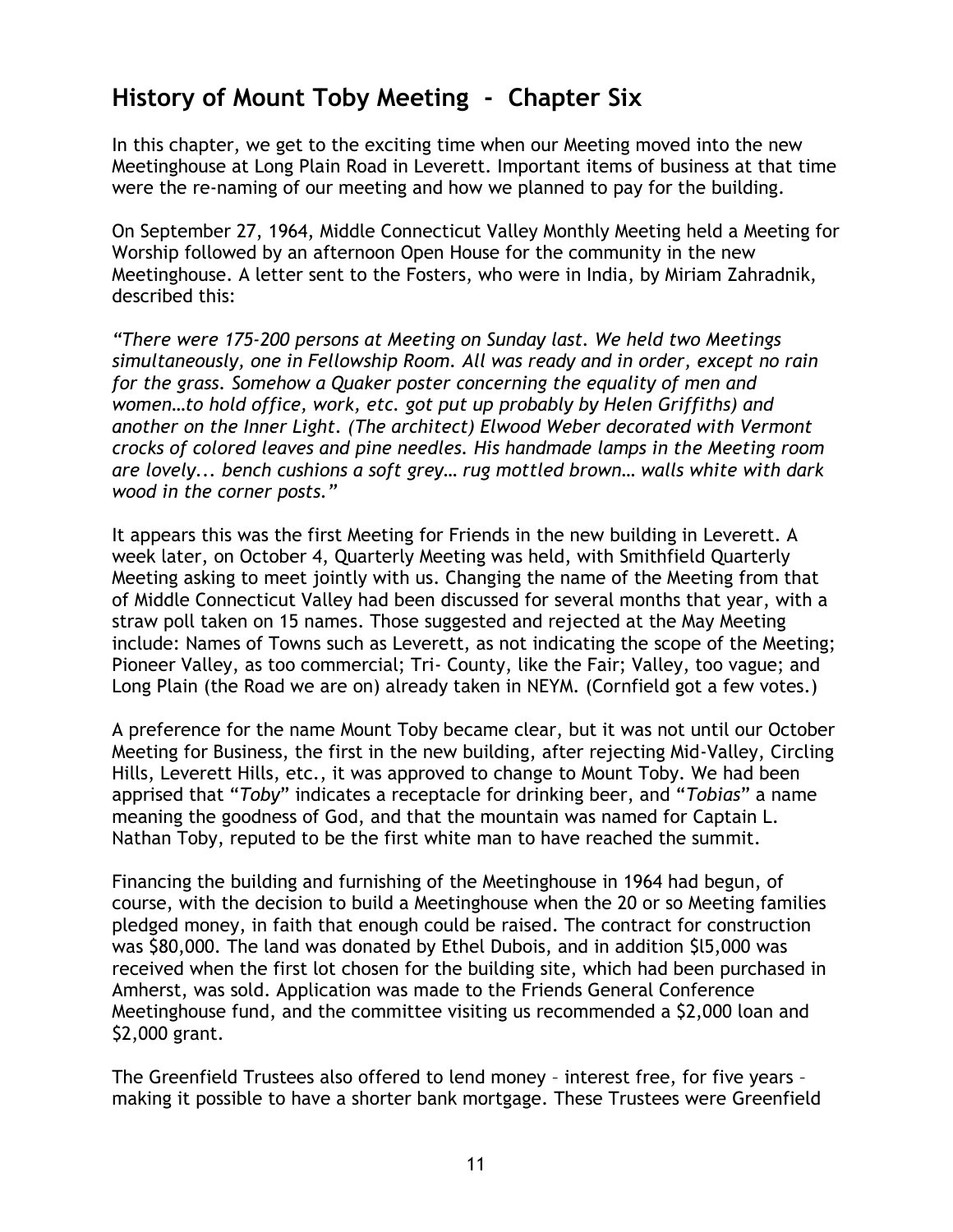Friends appointed by the Meeting to legally manage the payment given by the Commonwealth of Massachusetts when they took the Sherwood Friends Center, Greenfield's Meetinghouse, by eminent domain and Greenfield Preparative Meeting was laid down. This complex job of the Trustees continued for 40 years, and it is outside the scope of this history to relate all the details, but the loan enabled the Meeting to finance its debt over many decades. The Meeting budget for the 1965-66 fiscal year was Operating \$3,400 and Meetinghouse payments \$3,160.

The report from the Friends General Conference committee who visited us does not seem to exist, but Paul Butterworth, a Hartford Friend on the committee, wrote to John Foster's parents that *"we fully agreed on as favorable report as fully recognized uncertainties will permit. I believe that a home of their own is thoroughly warranted and will bring added numbers and strength."* And Elinid Kotschnig, a founder of our Meeting in 1939, wrote *"It is a great day for all of you to be opening your own Meetinghouse, and I wish I could be there, remembering the early years when we were first forming a Meeting in Northampton… warm greetings… and our hope for every blessing on the new achievement."* Elinid at that time was the editor of *The Inward Light*, the publication of the Friends Conference on Religion and Psychology, an organization intertwined with members of Mount Toby.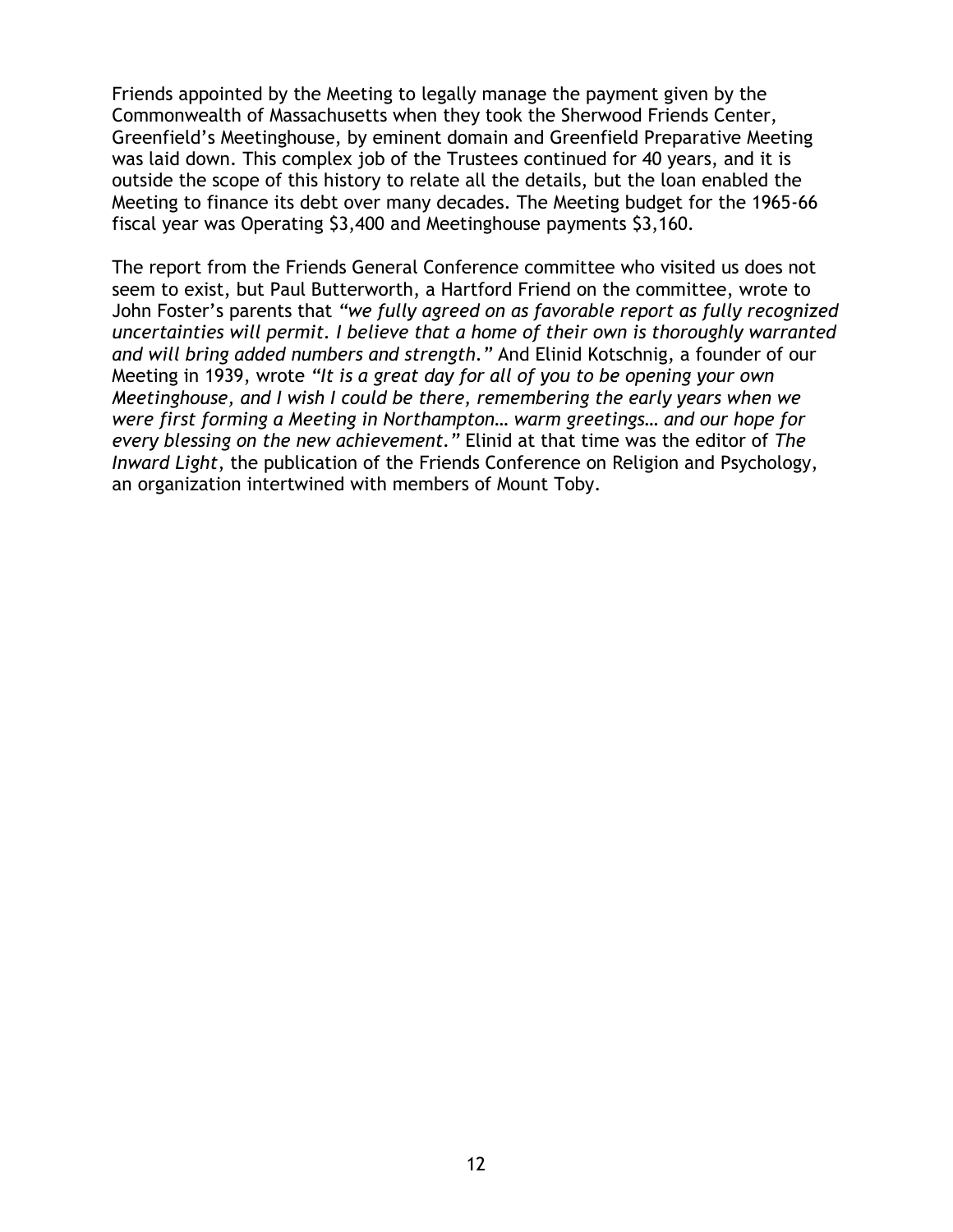# **History of Mount Toby Meeting - Chapter Seven**

When Middle Connecticut Valley Monthly Meeting moved into the new meetinghouse in September 1964, we became Mount Toby Meeting. It was not a completely new undertaking, of course, for most committees were already in place, doing the work of the 25 year-old Monthly Meeting. We had most recently been gathering in a rented building, and each committee had been asked to make a dream list of what they would like to see in the new meetinghouse to enable them to do their work. The architect was asked to try to incorporate the suggestions, but also to stay in the budget.

### *The Room for Meeting for Worship*

The room for Meeting for Worship was to have seating for 100 people, thought a maximum for worship, after which the Meeting should divide. A rug was considered necessary, as we did not like the clatter of feet on a wood floor. The windows were to be above eye level – perhaps because the building was originally designed to be in town, but maybe also to reduce distractions. The grouping of the benches would be in a hollow square, with no elevated facing benches found in some old Meetinghouses that are used for elders and those recorded as ministers.

Meeting for Business considered the style of the benches to be used in the worship room. The benches were the only meetinghouse objects for which all member unity was sought. Meeting for Business attendees sat on a model bench based on the architect's drawing and pronounced this traditional model not comfortable. The benches were finally designed and constructed by the father of Miriam Zahradnik, who was a carpenter in Fitchburg. The stain was liberally slapped on during an outside summer project, after which Trevor Robinson spent the winter repairing the damage, bench by bench.

The pillars in the corners of the room held planters, but climbing up to water and care for plants proved to be difficult. After a Meeting gardener said "we do not want dead plants in our Meeting for Worship," the planters were no longer used except for floral arrangements for special occasions. For the ceiling beams, a member suggested using barn beams, made at a great savings by the Unadilla Silo Company. We decided the fireplace would not be in the Meeting room, as in some Meetinghouses, as "Friends were not fire worshippers."

### *Entrance Hall*

A divider partitioned the entrance hall, with shelves for the library on the south side. A catalogued library of several hundred books had been created at the Sherwood Friends Center and stored in the home of a member while the meetinghouse was being built. The librarian, who was overseas for that year, expressed his dissatisfaction with the small space, as he wished to start a New England Quaker research library and perhaps even have a separate building. (The Meeting did not support this project, but by the 1990s the library held 2,000 volumes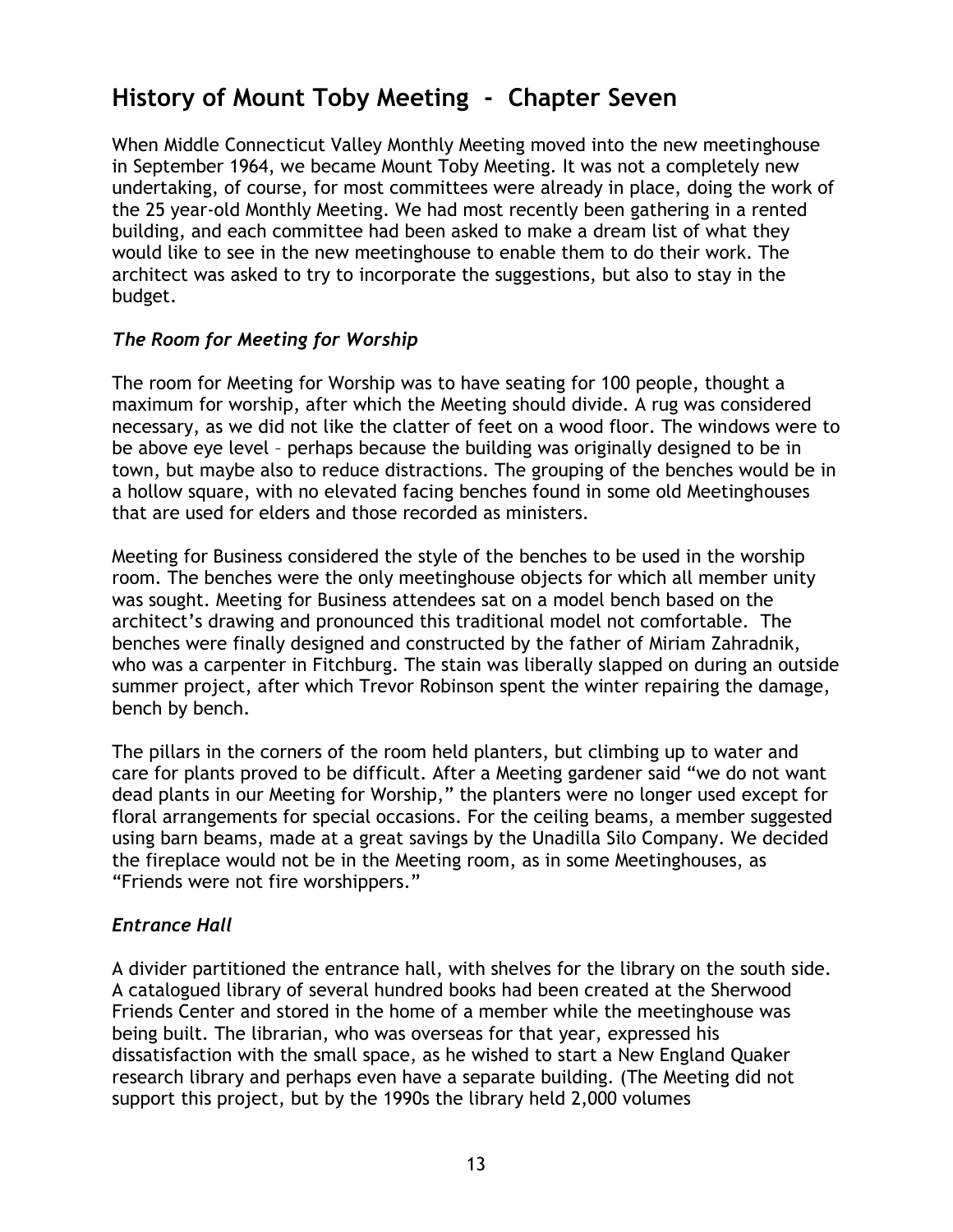and was moved to its present location during a renovation of the meetinghouse.)

An Outreach Committee oversaw the bulletin boards on the side of the divider as well as the display of free and for-sale pamphlets, the Meeting Directory, and weekly newspaper announcements. There had never been a Friends meetinghouse in the area and we had to make ourselves known.

### *Nursery and First Day School*

There were then about fifty children in the core families of Mount Toby Meeting. The First Day School committee had been active for several years in pushing the idea of a consolidated Meeting and then a home of our own where there would be a place for a clean and bright nursery and First Day School. Thus, a nursery was ordered with a child-size toilet and "Community Playthings" furniture, blocks, and toys made by the religious community of the Bruderhof. The room soon became filled with the many babies and toddlers of Meeting members. We had already begun hiring a childcare person. For years, we used members of a Jewish sorority, who would still be able to attend the services of their own faith community. Meeting appointed a person to interview the young women and set up guidelines – an early practice we pioneered.

The fellowship room was planned so it could be divided into five or more First Day classrooms by using the pullout folding walls. The fire marshal decided that each of these areas needed an exit and window, thus the many doors and windows in this room, and also the many shelf and cupboard units. The First Day School Committee led the lengthy and hard discussions about what they should teach, as there were Friends from many Yearly Meeting traditions and convinced Friends who had left other churches.

### *Other Rooms in the Meetinghouse*

The hospitality committee felt the kitchen could be small because "we aren't preparing big dinners, but having potlucks." We also did not buy plates or flatware. The fellowship lunch announcement said: "bring your own dishes and utensils." Paper plates were provided for guests, but eventually everyone used them, so it became necessary to make a collection of varied crockery and go back to the dishwashing we had hated to do in the rented Grange kitchen. Friends' continuing revelations on what they would eat are a social history. An apocryphal monthly meeting minute advised that food for the Coffee Hour should be 'cheap, nutritious and "politically correct".'

The small room now used for a classroom was then an office, housing Meeting records and clocks for programming the heat. The original plan was to use electric heat, which could be programmed to come on in each room at a specific time. When electric heat became too expensive, the Meetinghouse changed to oil through a volunteer effort of meeting members plus leadership from a member who was a specialist in heating and plumbing.

The room now used for the library was added so that we could process clothes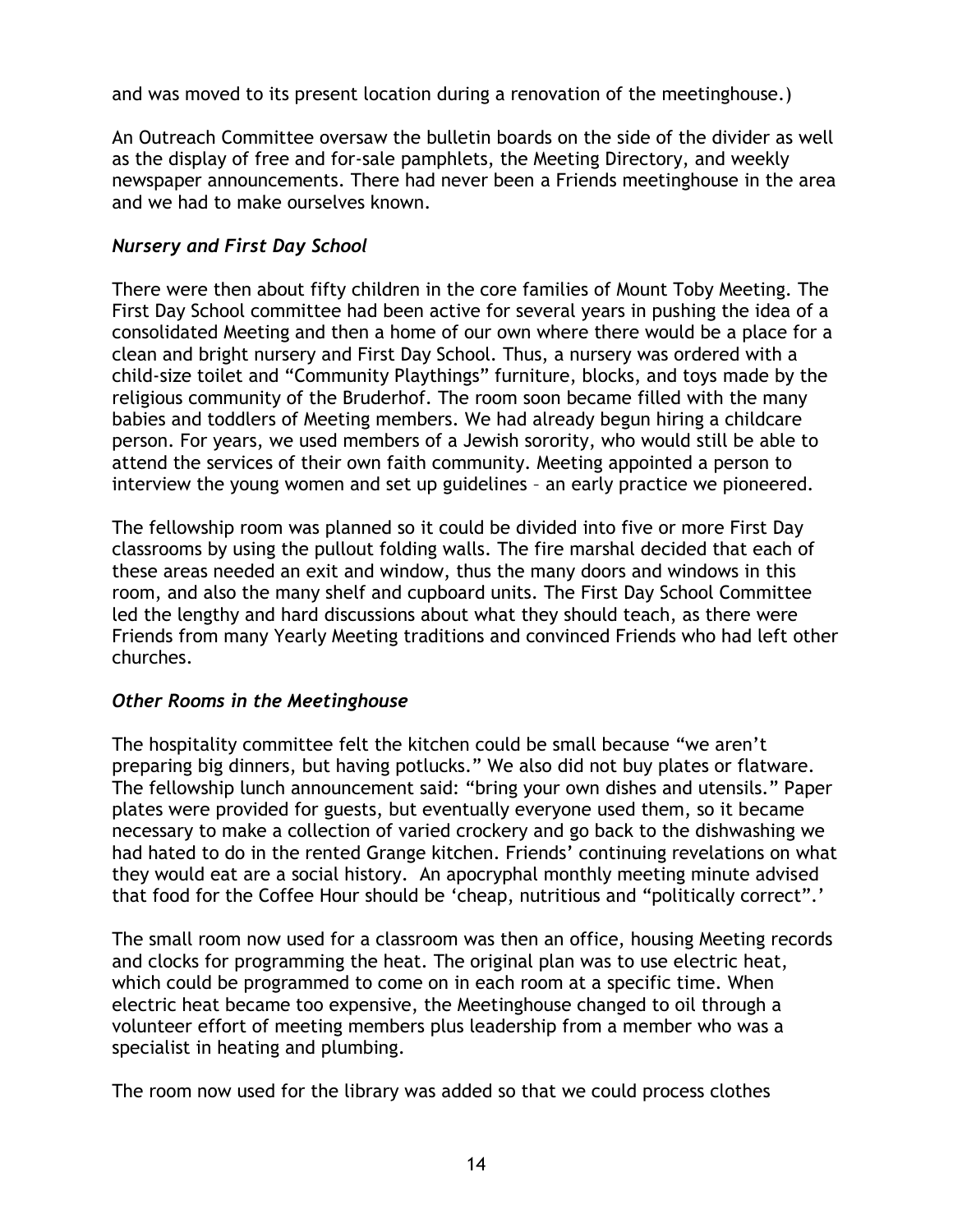donated for the post-World War II AFSC Material Aids program. This project had been going on for several years in other local churches, with packing done in the Holmes garage. Many tons of clothes were sent to Philadelphia to go overseas for refugees and disaster victims. As AFSC gave less priority to collecting clothes, the room was used for other purposes, and we were glad we had added the extra space.

#### *Maintenance of Inside and Outside*

At the first Meeting for Business at Mount Toby, it was announced it would cost \$500 a year for a janitor to clean the building. A Friend suggested that if 50 adult Friends gave two hours a year, we could do it ourselves. Miraculously, the plan for a cleaning schedule has continued for 45 years now!

The annual maintenance of the building was done on workdays, and in the first decades, the exterior of the meetinghouse was painted and a new roof shingling job done by the Meeting community. When we observed that 70-year-old Friends were on the roof, and one Friend stabbed herself by sitting on a lightning rod, it helped decide we should hire the work done.

### *The Grounds*

Extensive plans for plantings were drawn up, for the meetinghouse sat on what had been pasture and corn fields. The plans proved too complex, and plantings were done as Friends gave Memorials or had inspiration. One original planting that remains is the now 30' Burr Oak by the driveway. Beloved Friend Helen Griffiths was flown from a retirement center in Pennsylvania by small plane, when she was well into her 80s, to be present at its planting in her honor. She approved a Burr Oak as being "appropriate" to her person.

Mowing and snowplowing were done at first by a farm tractor operated by two members who were agricultural engineers at UMass as well as part-time farmers, who were the only ones who could manage it. The lawn expanded, as did the parking lot. Many types of lawn mower were tried, and a mowing schedule patterned after the cleaning schedule was tried.

### *The "Holy Water" of Mount Toby*

The water supply for the meetinghouse originally came from a spring up in the hills through lead pipes which brought water to the farmhouse of Ethel Dubois next door and then was piped to a tank in the meetinghouse basement. An effort to lay plastic pipes and to have a pipe junction to bring water directly to the meetinghouse met with misfortune when some of the pipes were severed by the digger. Meeting then had to dig a well for its water supply. A number of Friends still take this "holy water" from the outside tap because they find it better than their water at home.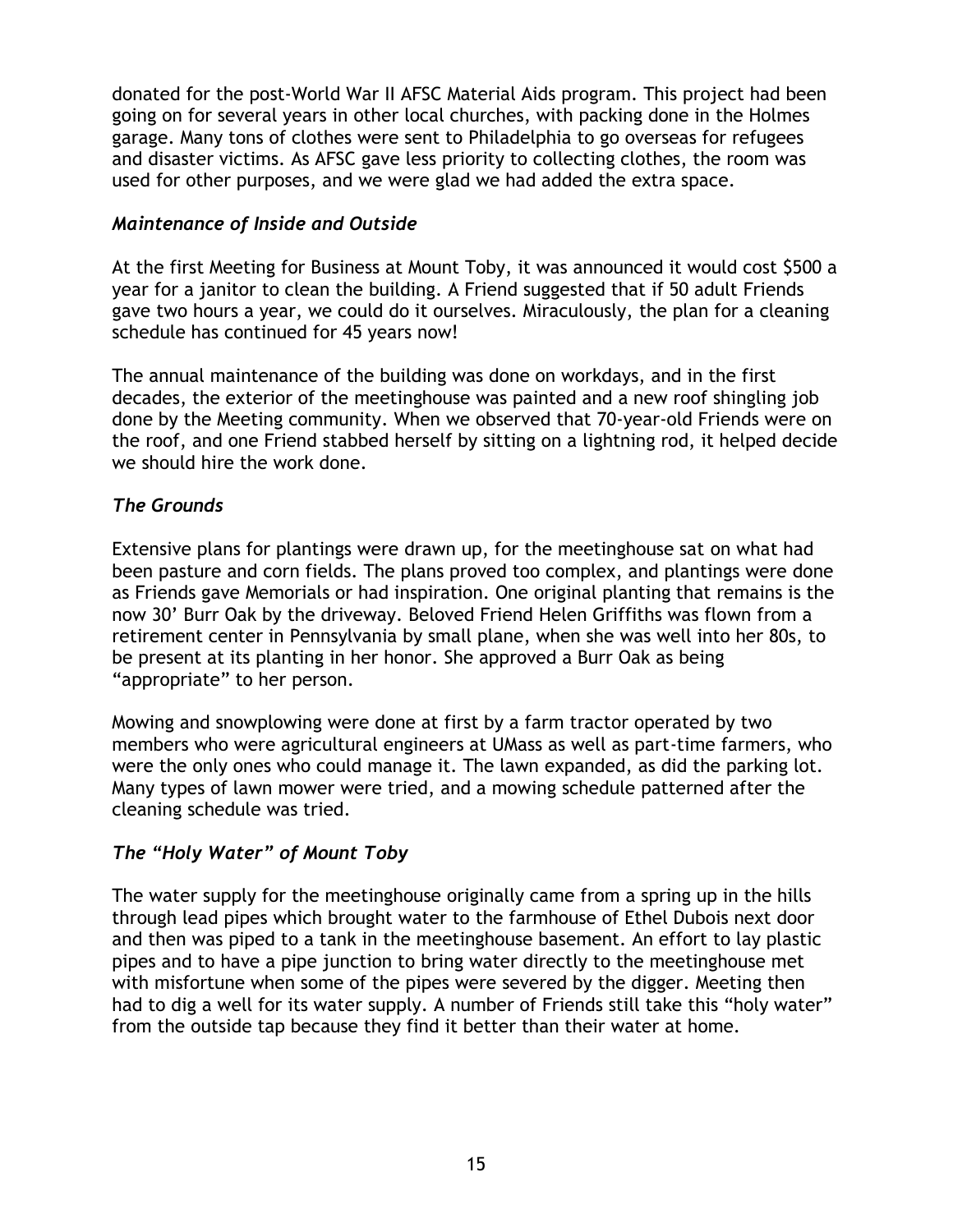## **History of Mount Toby Meeting - Chapter Eight Decade of 1960s - Part 1**

Mount Toby Meeting settled into life in its new Meetinghouse in October 1964, little knowing what challenges the rest of the decade would bring. President Kennedy had been assassinated in 1963, and Martin Luther King and Robert Kennedy would be assassinated in 1968, as the country experienced both the Vietnam War and the Civil Rights movement.

At the November 1966 Meeting for Business, two proposals were brought for consideration: to start a vigil pro-testing the War, on the Amherst common; and to try to give aid for work in North Vietnam to the Canadian Friends Service Committee.

### *Sunday Peace Vigils protesting the Vietnam War held on Amherst Common 1967 to 1973*

There was unity to start a Vigil immediately, following the discipline used for several years at the Quaker Peace Vigils on Good Friday in Boston. Participants would stand in silent worship with one approved sign and one person assigned to speak to the public. The Vigil started in cold December on the Amherst Common sidewalk near the flagpole. Even elderly members of Mount Toby, sitting in chairs and wrapped in blankets, participated. Within a few weeks, 200 Amherst residents were attending. The Vigil was held at 12 noon every Sunday for seven years, until 1973. A few Friends went regularly instead of going to Meeting for Worship.

Eventually, the Vigil was kept largely by efforts of an Amherst peace group. When it was laid down, this group tried to erect a monument for it on the Common, but when denied permission, installed a small plaque in the earth under the flag, reading "Mourning and protesting the Vietnam War, 1967- 1973." The Amherst Vigil participants held a reunion 25 years later. Over the years, the site of the Vigil became the spot for demonstrations by various groups for many causes, including the Central American conflict and the Iraq war. It has become a place for witness that has almost never been empty.

### *Amherst Area Quaker Action Committee formed to help get medical aid to North Vietnam*

The second proposal to the Monthly Meeting – to get medical and other aid to North Vietnam through the Canadian Friends Service Committee – was more difficult for the Meeting, because it was found that the action would be illegal under "trading with the enemy." The Monthly Meeting for Business in November 1966 could not unite in having the Meeting officially support collecting and distributing money, as the Meeting officials might be arrested, and Meeting funds being used to pay the mortgage on the Meetinghouse might be seized. Some members of the Meeting community were very unhappy with the decision not to support the action, and brought it back for another discussion. Actions like this were going on nationally.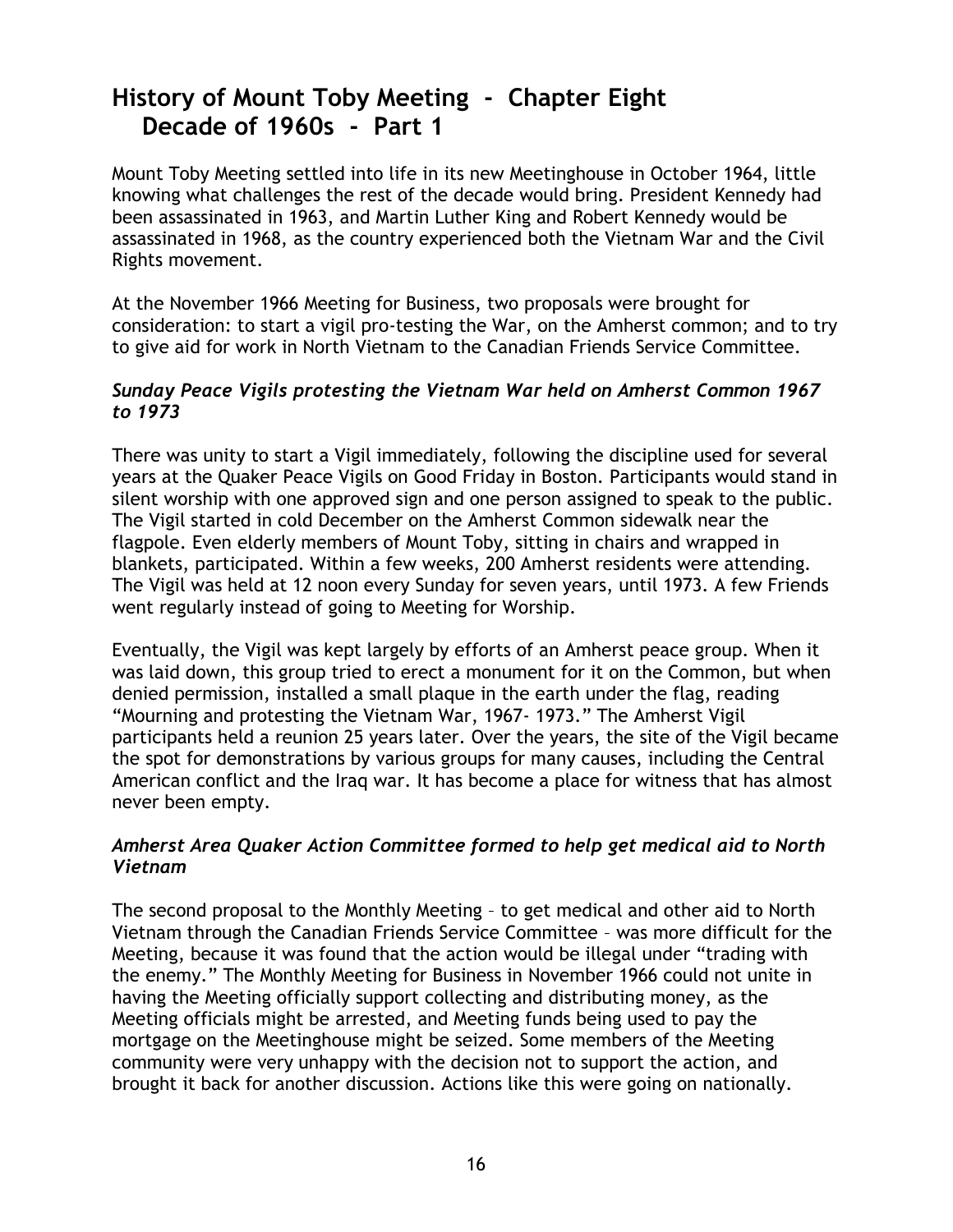The procedure developed for acting on this concern without meeting approval was to form the Amherst Area Quaker Action Committee, which received contributions and organized trips to take the money to Canada. The committee consisted of 15 people mostly connected to the Meeting. The first trip to the small border crossing at Derby, VT, was held in May 1967. Seven trips in all were held in five years, until 1972. Customs officials always appeared to read the law to them. No one was ever arrested, although the crossings were widely publicized. They were met by members of the Canadian Friends Service Committee (CFSC) and were always served tea at the house of the same supporter, no matter how many there were.

Records in the extensive scrapbook of clippings and Meeting Minutes record that 50 to 100 people went each time and \$6,500 was raised in the first two years. The CFSC distributed the money to agencies doing medical work in North Vietnam and included the National Liberation Front; some was also given to South Vietnam where the American Friends Service Committee ran a clinic to make and fit prostheses for those who had lost limbs in the war.

#### *Quaker Peace Testimony Leads to Draft Counseling and a fuller Meeting for Worship*

Another program in which many Meeting members participated was initiated by Frances Crowe, and was to educate young men about the possibility of becoming conscientious objectors to the Vietnam War, and helping those who made that decision to be successful before local Draft Boards. To this end, Frances created a center in her basement in Northampton. There, training for draft counselors was held, as well as sessions with the young men she sought to help. This center eventually became the Western Massachusetts branch of American Friends Service Committee, an office for which Frances was the volunteer director for more than 30 years.

The decisions of young men from the Meeting to be conscientious objectors were not always recorded. As being drafted was the result of a national lottery, we did not always know the decisions of our young men who went to college or traveled. Many young men in the Meeting were not of draft age, but all were made aware of Friends testimonies about war.

An additional action the Monthly Meeting considered at length was for the Meetinghouse to be a listed Sanctuary, or shelter from arrest, for young men resisting the draft. Although Meeting decided to do this, it was never called on for this service. Meeting members participated in dozens of demonstrations and vigils, and some were arrested. A young woman from Leverett, Susie Williams, was supported through her many anti-war actions, leading to her federal imprisonment. During these times, as many as 200 people attended the Meeting for Worship because they knew of the Meeting testimonies, and the floor was full because benches could seat only 100.

### *Mt Toby Supports Civil Rights Movement*

Participation in the Civil Rights Movement during this decade is not as well recorded.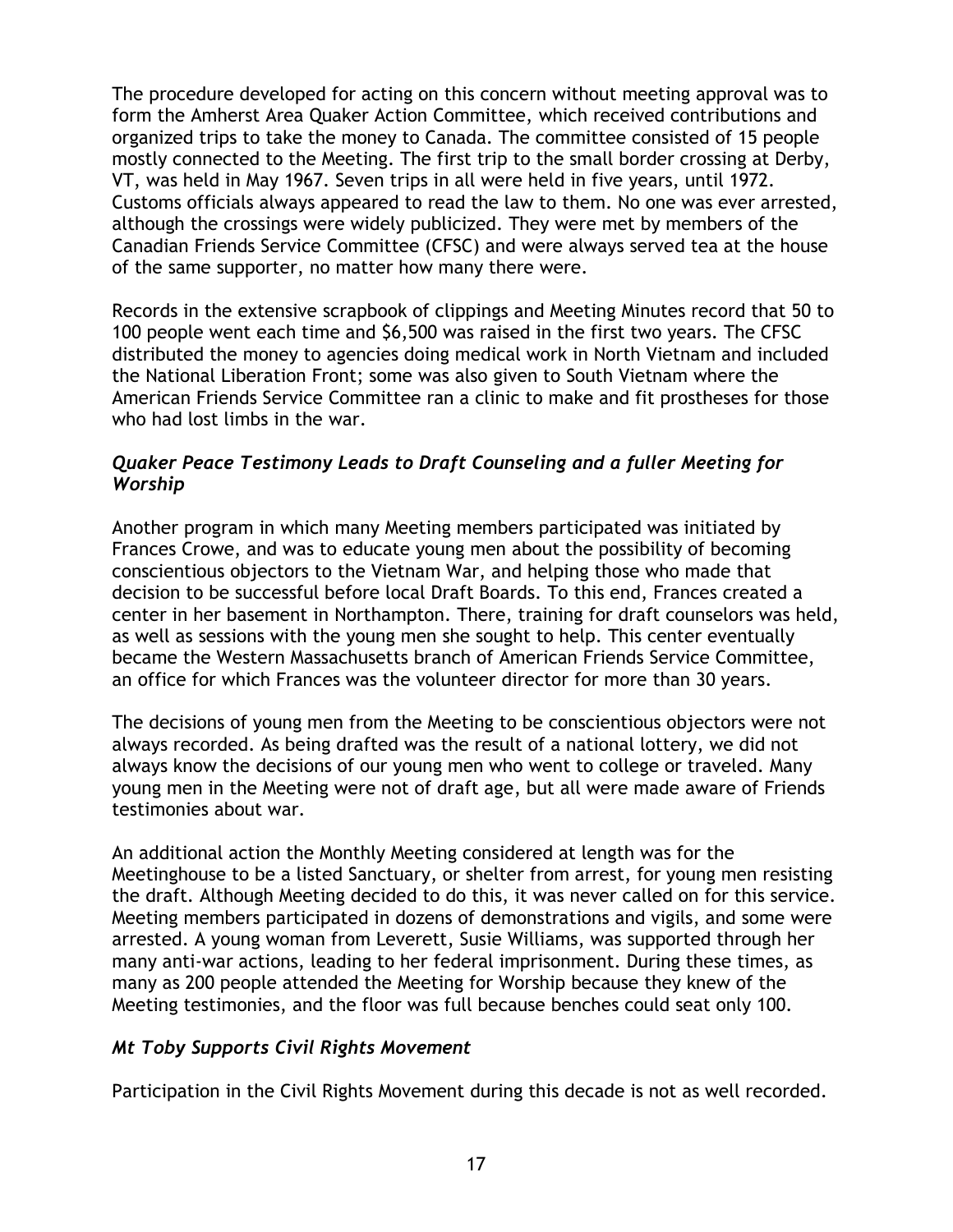The Equality project, which signed up businesses to promise to hire African Americans, was supported in many ways by Mount Toby. Also, a resolution was adopted by the Meeting to endorse the Poor People's Campaign, initiated by Martin Luther King, Jr., to send a busload of 52 to Washington DC for the Solidarity Day in June 1968, and to raise funds for the Southern Christian Leadership Conference. One family hosted an African American high school student to live in their home for a year and attend Amherst Regional High School.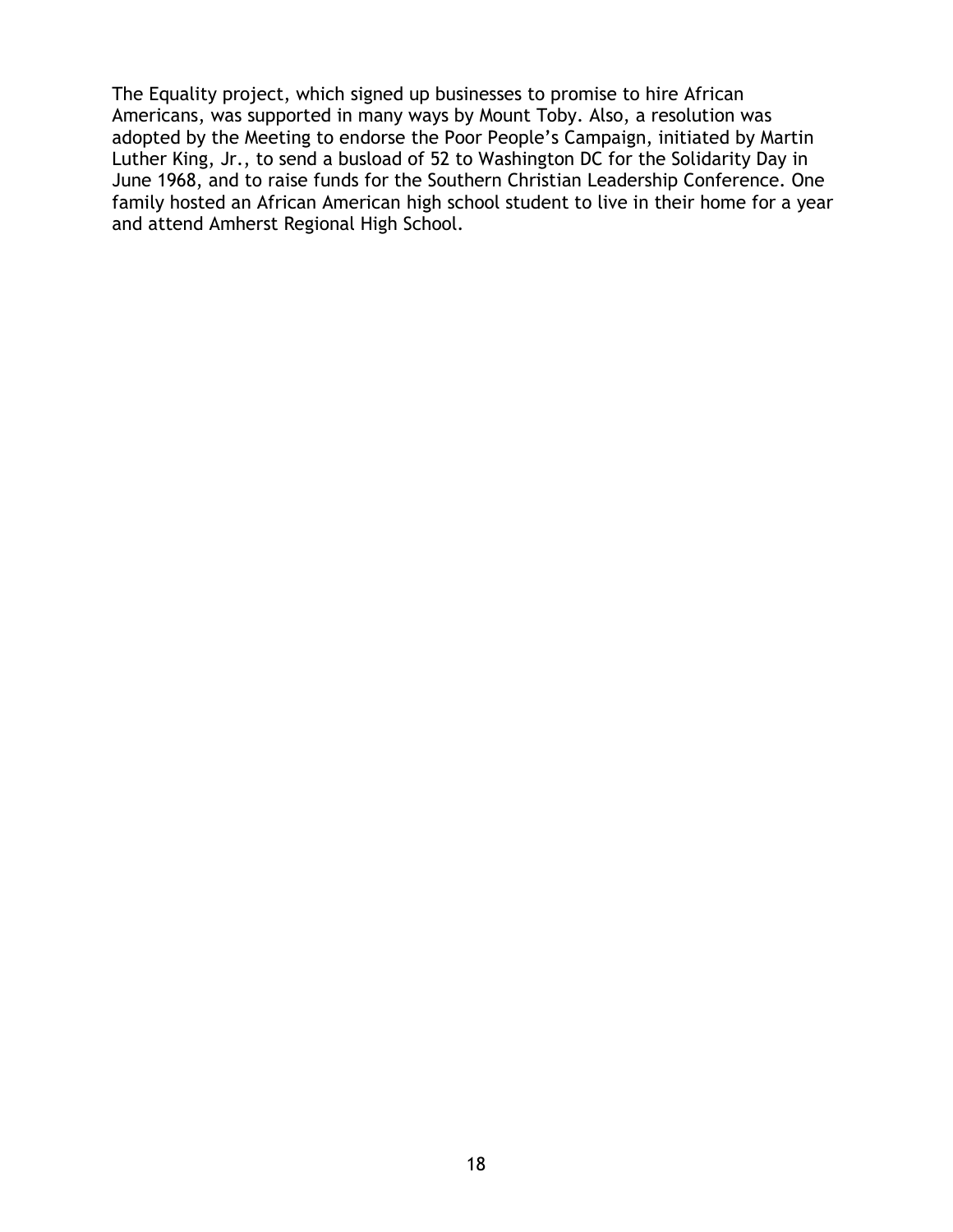# **History of Mount Toby Meeting - Chapter Eight Decade of 1960s - Part 2**

The decade of the l960s not only challenged Mount Toby Meeting to find unity in its opposition to the Vietnam War, but also to become a united community of worshippers using the practices of Friends. Student attenders from the colleges became inevitably fewer after we moved to Leverett. The 20 or more Quaker families who moved to the area in the 1950s and 1960s because of the University's growth came from a dozen different Yearly Meetings, which were Pastoral, Conservative, Independent, and some Yearly Meetings which had not united after l9th-century divisions.

#### **New First Day curriculum and activities for the Meeting children**

The families who had been able to record their children as birthright (Quaker for life) members in some of those Yearly Meetings did not wish to change them to being junior members until age 25, the new practice recently written into the NEYM Faith and Practice, and never transferred from their former Meeting because of this. A few of these members had been raised as Quakers, but most were "convinced" to be Friends when they were adults, and had left their church. They were ambivalent about teaching the children of the Meeting about religion in First Day School.

The curriculum agreed on included nature study with Ethel Dubois, who still directed her Long Plain Nature Center next door, and activities such as painting murals and doing crafts. Visits to other churches were also encouraged. Although the curriculum did not focus on religion, there was frequently a nativity tableau at Christmas time with one time the newest Meeting baby in the manger and carols with many bells for children to ring.

Meeting families usually had 3 to 6 children, and many activities were planned for them, including Family Fellowship weekends at Woolman Hill in Deerfield; and at the Meetinghouse, with camping in tents or the ubiquitous Volkswagen buses. Maypole dancing at a member's farm and bringing apples to make cider with the Robinson's press were among other activities.

### **The Meeting debates activities for Young Friends in the 1960s**

Activities suitable for Young Friends (YF) of high school age were also debated. Should the peace activists leading their class on First Day advocate that Friends "challenge authority" of all kinds? Young Friends organized themselves into a close group, and had sleepovers and "skimp suppers" to raise money. One YF protested the Vietnam War in high school by wearing a black armband, an action similar to those that became part of a national case, which went to the Supreme Court, on students' rights of free speech.

When the Meeting asked YF to write a part of the State of Society report, they submitted what became known as "The Poem," a frank and earthy description of the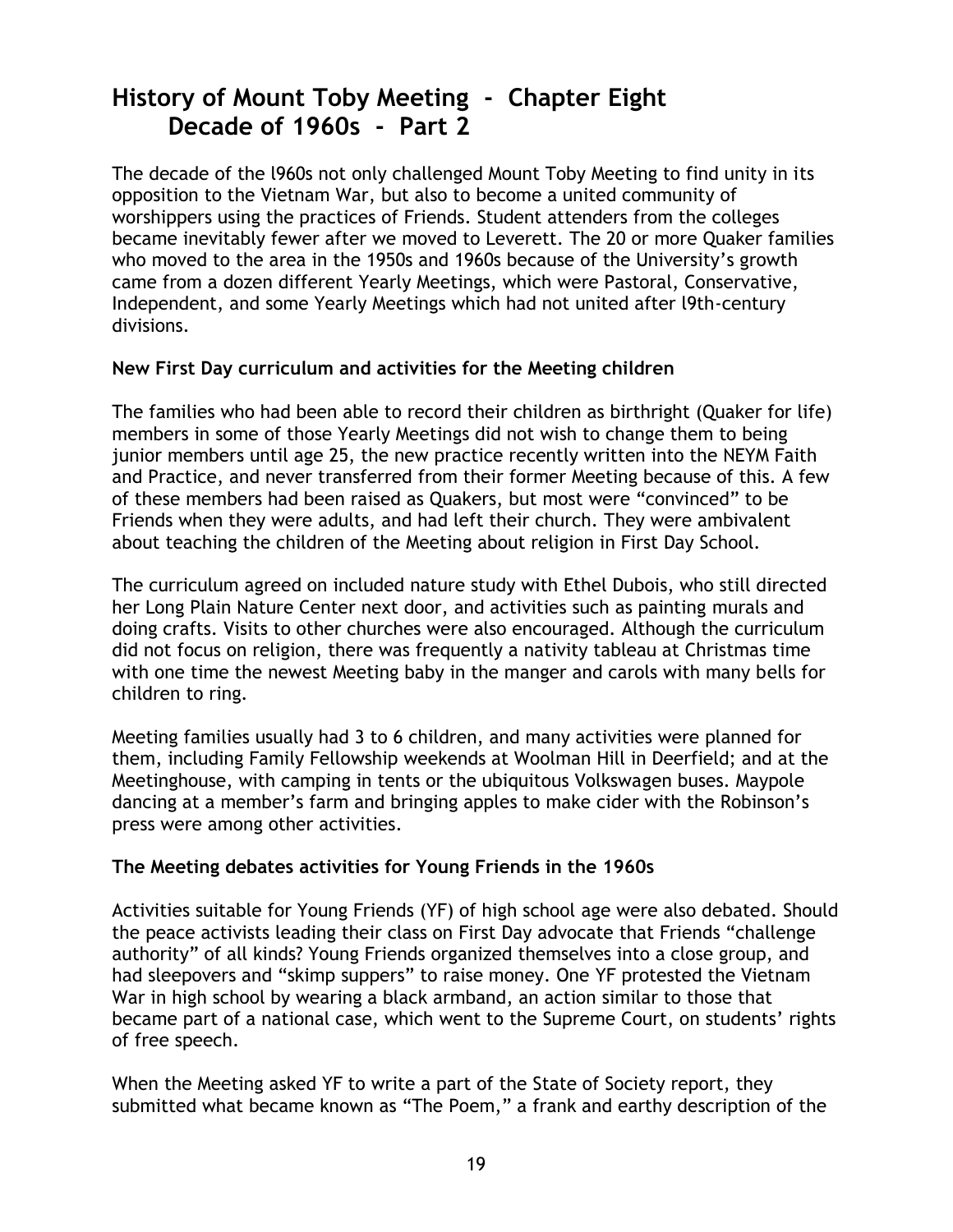Meeting. Several Meetings for Business were needed to decide whether to submit this poem with the adult report forwarded to Quarterly Meeting. It was not submitted, but made its impact.

#### **A Meeting enriched by social activities and international experiences**

Adult Friends enjoyed a fine social life together, especially in a folk and square dance group led by Friends expert in several traditions. Shared food for holidays, chorale singing, and painting began enduring Meeting traditions.

Each year found at least one Meeting family on a sabbatical leave in a European country or in India, with the children in local schools there and the families often participating in Meetings for Worship with Friends in those countries – a rich international experience for them to bring back to Mount Toby. The Meeting was also enriched by families attending the Friends General Conference held biannually in Cape May, NJ, and the Avon, CT, gatherings on social concerns of the New England AFSC.

At a shower for one of the last babies of the decade in 1968, Meeting women are shown in a picture at a morning coffee, surrounded by toddlers. Soon there was the first wedding under the care of the Meeting, one of the Young Adult Friends, followed quickly by others. These weddings are recorded only in Monthly Meeting minutes, not listed in a record book, for many were soon dissolved, to the sadness of the Meeting.

#### **Challenges facing the Mount Toby community**

While Mount Toby was building a strong community in many ways, there were challenges. Minutes of the Meeting refer to the appointment of several "Reconciliation committees," often because of disagreements about appointing Clerks and committees. One newsletter printed at the top that we mourn that Friends are hurting each other. Another sadness was that one Young Adult Friend disappeared. The Meeting mourned with her family until her body was found a year later.

At the end of the decade, an event, which would presage the challenges to the Meeting in the l970s, was the appearance of a group of young men in Meeting for Worship who sat on the floor and chanted. They called themselves the Brotherhood of the Spirit and were living communally in a tree house. They challenged us about our materialism. A dialogue with them was held at Woolman Hill, and blankets were contributed to keep them warm. They later became a very large commune called the Renaissance Community.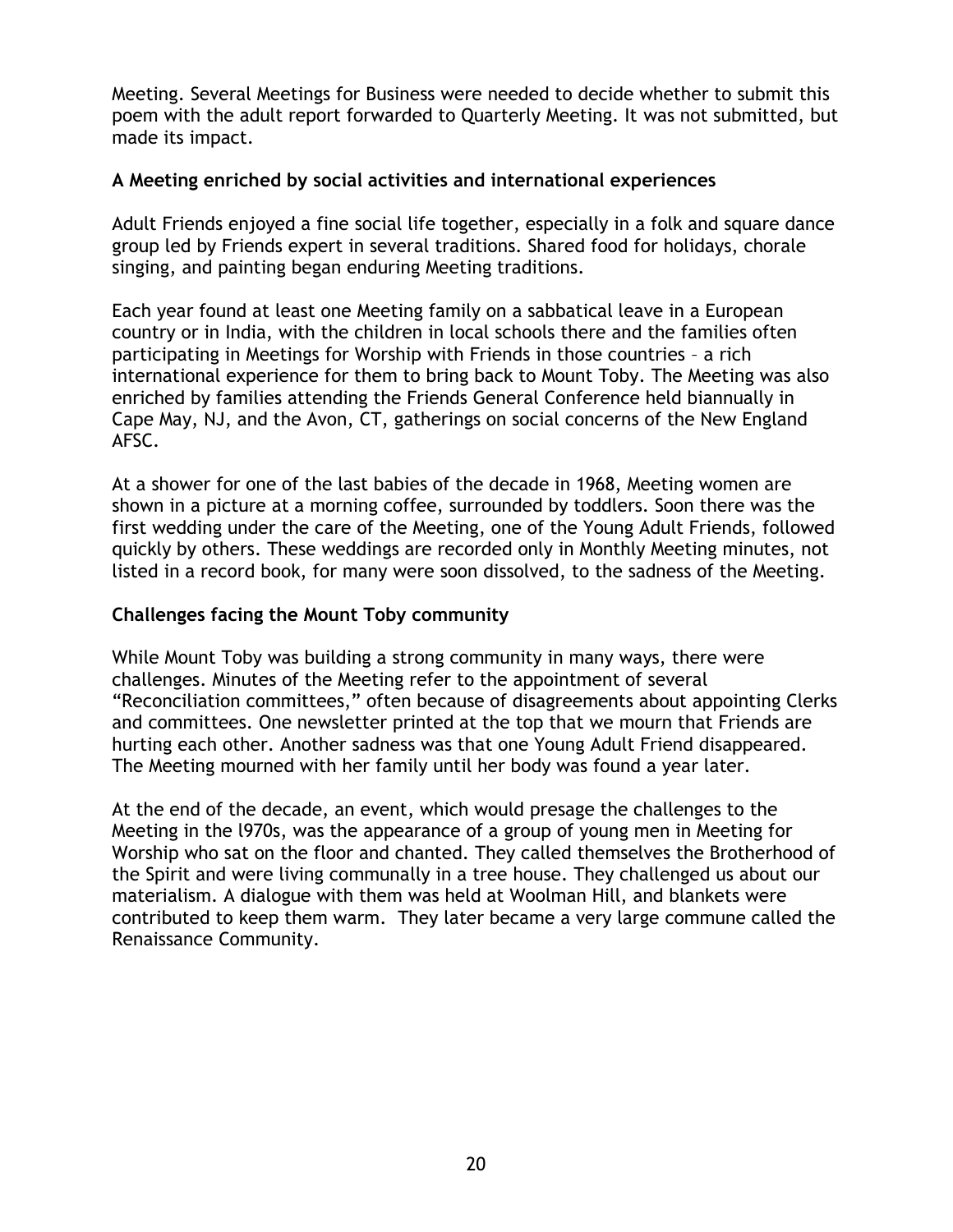### **History of Mount Toby Meeting - Chapter Nine – 1970-74**

In the first half of the 1970s, a few actions of Mount Toby Meeting were of major long-time importance. The Meeting bought a tract of land around the Meetinghouse from Ethel Dubois; we began renting the Meetinghouse to a day care center; the Meeting was shaken by events around marriage, divorce, and remarriage of families in the Meeting; we continued to work with others to oppose the escalation of the Vietnam war; and we began to work for the banning of nuclear weapons and to contribute to the Alternative Energy Coalition, which opposed nuclear power.

#### **Buying Land**

The January 1973 Meeting for Business approved the buying of approximately four acres along Route 63 between the home of Ethel Dubois and about 105 acres of mostly woodland north and west of the Meetinghouse. The land was purchased from Ethel, a member who had given us the land on which to build the Meetinghouse.

Ethel had run the Long Plain Nature Center on this land (and had brought children from the inner city to camp there), using the barn on the farm she had bought in the 1920s and retired to in 1963. She needed to sell her land for money to join her five sisters in retiring to a Kendal Quaker retirement center in Pennsylvania. Robert and Nan Archer bought Ethel's house and about 45 acres.

Friends had discussed for many months proposals to keep the Nature Center running, which it did for a short time. The Board of the Center then moved the concept into Amherst, and it became the Hitchcock Center for the Environment.

### **Day Care Center**

At the October 1973 Business Meeting, the Meeting decided (after much "wresting with the question") to rent the Meetinghouse to a Cooperative Day Care Center, at the request of a Meeting family who belonged to it. Day care centers, especially those that took two-year-olds, were rare, and the Meeting thought it was providing housing for a social need. The arrangement, which lasted for fourteen years, eventually led to dissension because the Meeting could not use the building except on the weekends. The day care center finally was asked to leave, and it built the Hampshire Franklin Day Care further south on Route 63.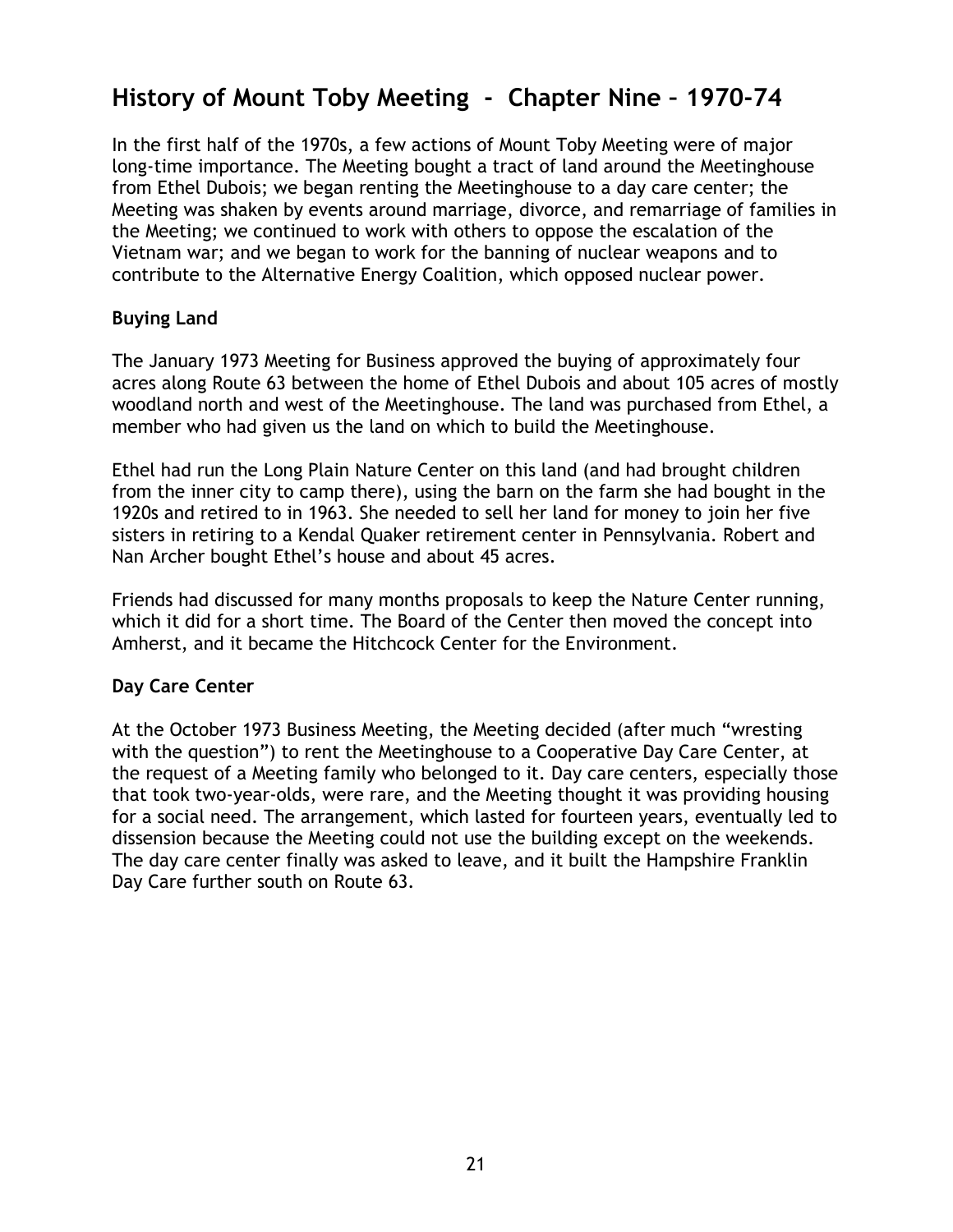#### **Marriage, Divorce, and Remarriage in the Meeting**

As reported in the State of Society Report for 1974, "Meeting has been drained emotionally by divorces involving three valued and loved members of the meeting…, aspects of which have occupied a substantial portion of time and energy of Business Meeting.... Friends have found it necessary to examine their own attitudes on marriage, divorce, and cohabitation… two adult study groups have been formed on Human Sexuality... in present day society."

The biggest specific issue was taking a marriage under the Care of the Meeting, following a break-up and divorce. Several Friends left the Meeting because of recommendations of Clearness Committees. The whole Meeting was never again to innocently feel that we were all one happy family.

Many other Meetings in New England Yearly Meeting were also affected by what was to be called the "Sexual Revolution." Mount Toby members joined discussion groups with other Friends, which resulted in the publication of queries on "Living with Oneself and Others," published by Yearly Meeting Ministry and Counsel in 1978.

#### **Opposing the Vietnam War**

Although the Vietnam War was coming to an end, bombing was extended to North Vietnam and Cambodia, and opposition increased. There were frequent demonstrations and arrests at Westover Air Base, more draft resistance, more college student participation, and continuation of actions described in the previous chapter on the 1960s.

#### **Nuclear Power and the Environment**

The issue of nuclear power was just coming to the fore. In the September 1974 Business Meeting, it was agreed to make a contribution to the Alternative Energy Coalition of Turners Falls, which was sponsoring a ballot proposition in our State Senatorial district to phase out Nuclear Power Plants. "We believe that the dangers to livability of this planet posed by Nuclear Power are so grave, they outweigh other considerations… substitute wise conventional power, and alternative energy sources …. for more meaningful jobs... and the hope of a more livable world."

These and other issues raised by the l974 oil embargo and subsequent gasoline shortages would continue to be worked on by Meeting members for decades to come.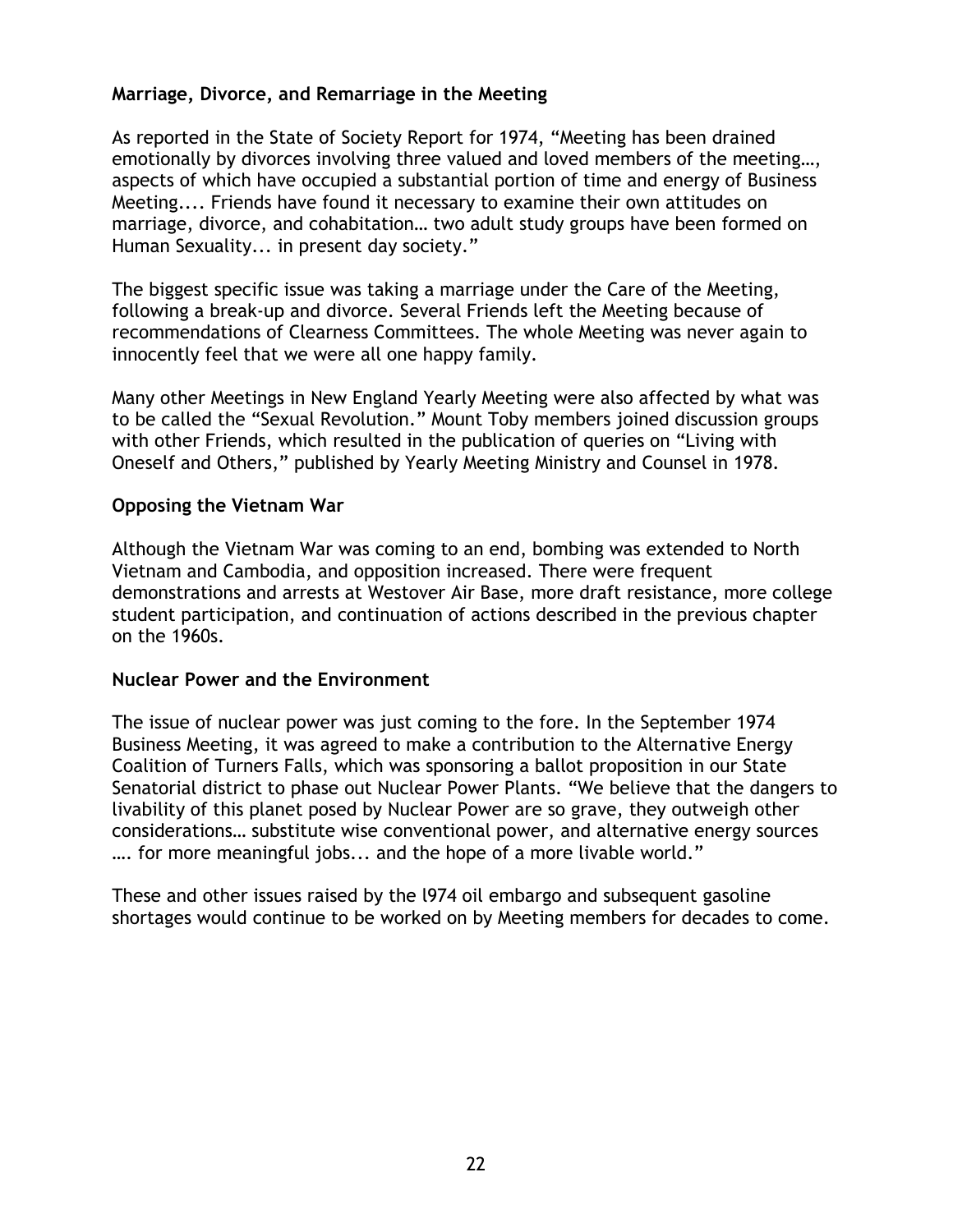# **History of Mount Toby Meeting - Chapter Ten – 1974-1985 Peace and Justice Actions of the Meeting**

In the 1980s Mount Toby Meeting became very involved in actions that grew out of social protest movements of the period. One project in 1985, the Sanctuary Movement for Latin American refugees, is described in the book *Beyond Vietnam, the Politics of Protest in Massachusetts, 1974-1990*, written by Robert Surbrug, Jr. (University of Massachusetts Press, 2009). The second project, not described in the book, was a major one, the follow-up of which has extended for almost 30 years. That is the sponsorship of two families of Cambodian refugees.

#### **Mount Toby sponsors Cambodian refugee families**

In 198l, shortly after the Monthly Meeting had minuted that it would sponsor a family from Cambodia for the Lutheran Refugee Service in Springfield, the Meeting was asked if they could take the first two families arriving, which no other church was prepared to do immediately. One family arrived October 19, 1981, and the second, relatives of the first family, arrived on May l, 1982.

These rural people had survived harrowing experiences while fleeing to and being in refugee camps, and they were in bad physical health, with broken families; but they cheerfully and sturdily adjusted to a new climate, a different language, and an urban life they had not known. Their airfare was paid for by U. S. government aid, and they had the status of asylum seeker, but their status was ambiguous for years after, and they were expected to soon support themselves.

#### **Two Meeting families welcome Cambodian minors as foster children**

At the same time, two Meeting families, Bob and Phyllis Agard and Arthur and Alice Swift, each took an "unaccompanied minor child" from Cambodia as a foster child in their families. The Agards and Swifts would later help their foster children find their siblings in other parts of the world, and help them marry other Cambodians and start families.

### **Committee formed to help the Cambodian refugees settle in the area**

The committee to help the refugees was made a Meeting committee, and Bob Agard became a member of the local Cambodian Cluster. The national plan was to settle a large number of Cambodian refugees in one area.

For the first weeks, the families lived with some Meeting families. Then, the committee had to find housing for the families, take them food shopping and to medical and prenatal care, arrange for the children to be put in school, and help the adults learn English and get jobs they could do without English. This was a formidable task, one that the members of the committee performed with great care for about two decades. They continue to have contacts with the families now, three decades later. The committee also did fund raising and got volunteers from the Meeting community to help.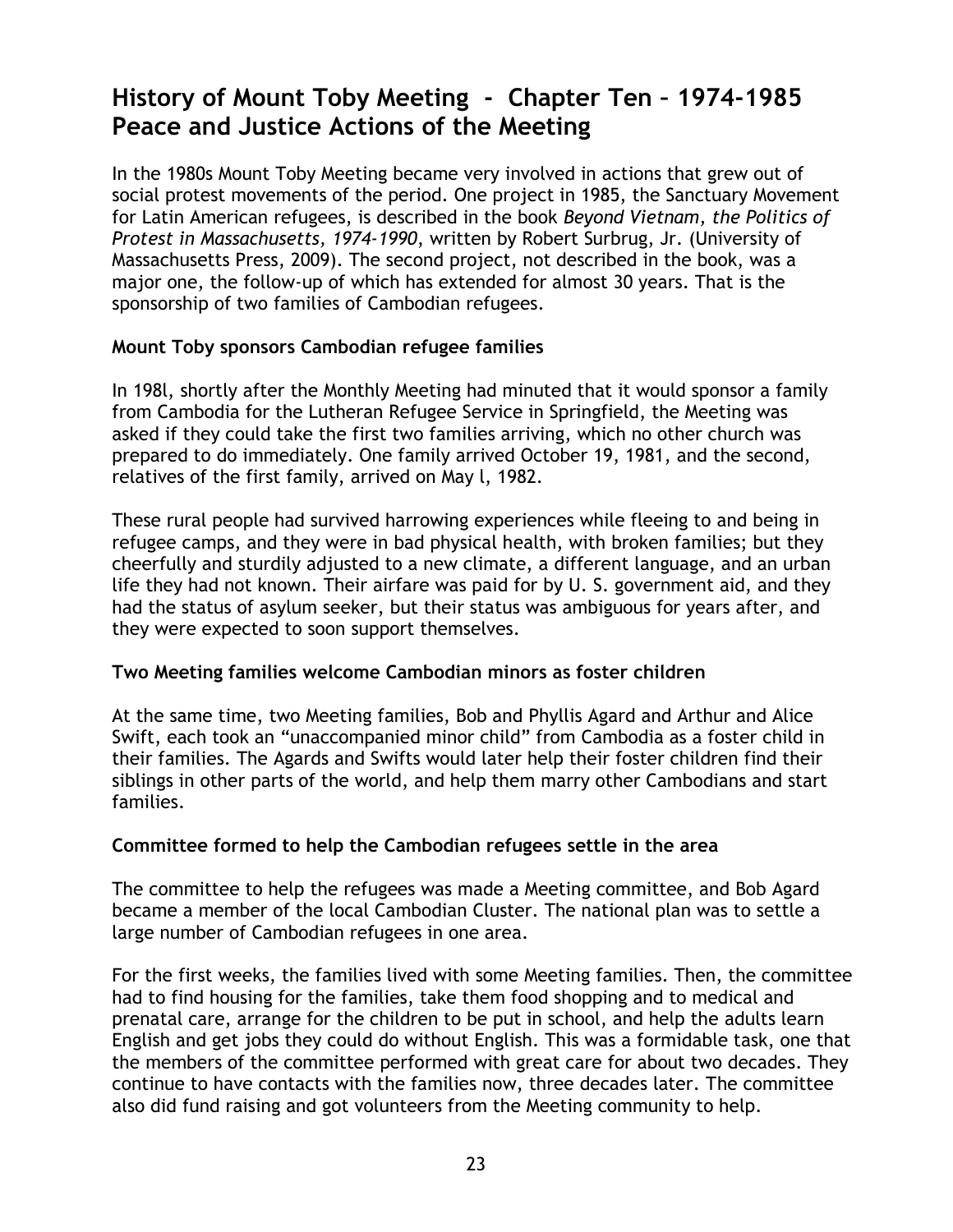In 1991, our Cambodian families wanted to sponsor another family of their relatives. They and the Meeting organized fund raising from the wider community to pay for their airfare and for help after they arrived.

#### **The terrible legacy of the Vietnam War**

The leading for the Monthly Meeting to take on this task was rooted in the knowledge of what had been done to Cambodia because of the war in Vietnam by United States military – a war which Friends had spent so many years opposing while at the same time finding ways to bring relief to the countries to alleviate war damage.

Jim Matlack of our Meeting went to Cambodia in 1979 with early investigations of the American Friends Service Committee, after the killings in the country were over, to see what AFSC could do. Alice Swift was invited to go on another AFSC tour to the country in the 1980s.

#### **Mount Toby connection with Cambodia continues**

In the 1990s, the Swift's son Peter, who learned Khmer from his foster brother, created the Southeast Asia Development Fund, a program to create self-help projects in Cambodian villages. And, in the 21st century, Ruth Hazzard and Claude Tellier are helping local Cambodian refugee families who wished to bring clean water and simple sewage systems to the villages from which they came.

The local Cambodian community is now very large, as was planned, and its development is a very complex story, of which Mount Toby's part is only briefly summarized here.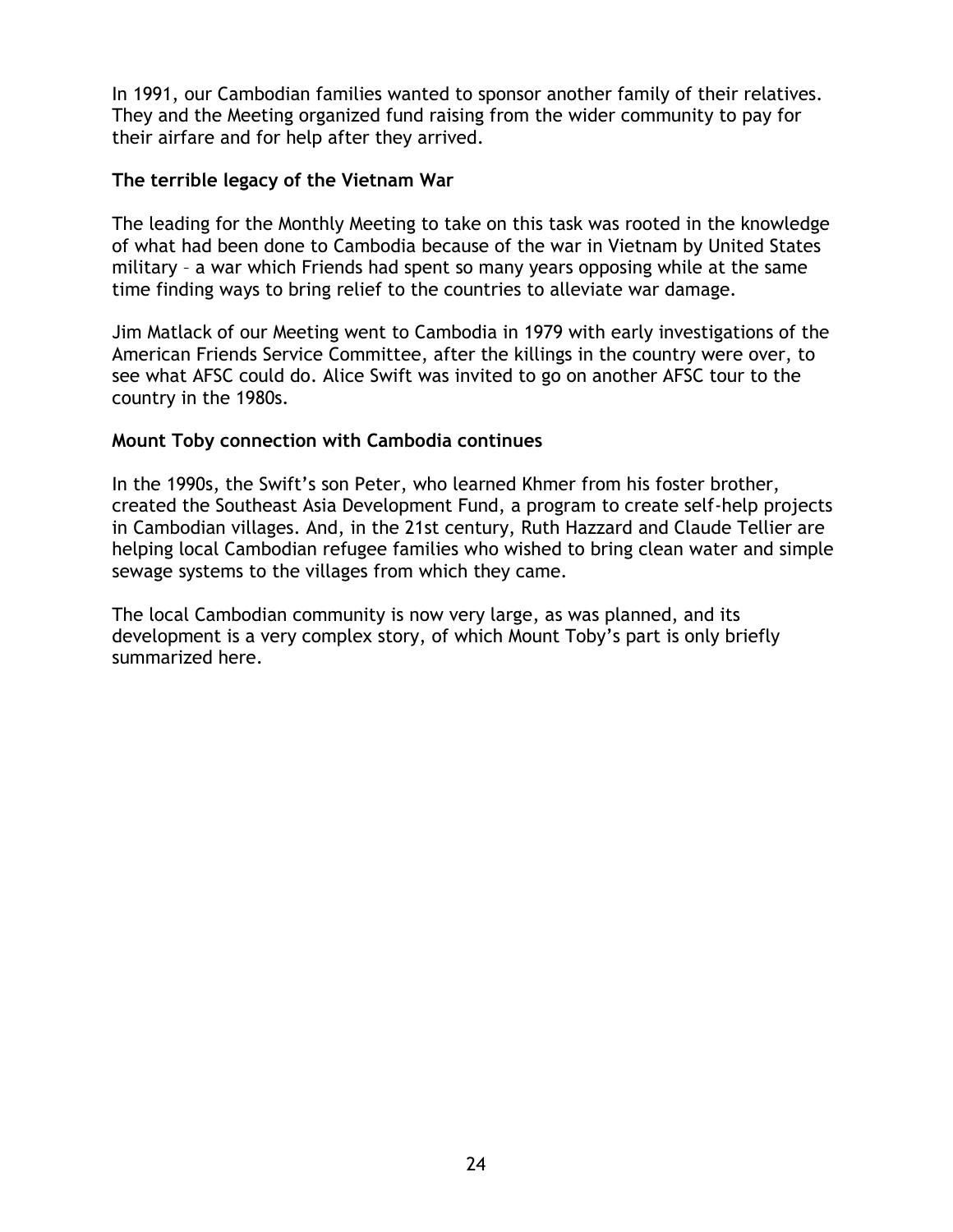## **The History of Mount Toby Meeting - Chapter Eleven Important Events in the 1990s**

In the early l990s, following a period of more than a decade and half of renting the Meetinghouse to a day care center, and then to the Leverett elementary school pre-school, Meeting appointed a Space Committee to which other Meeting committees would report their thoughts on how we could improve the ways in which the Meetinghouse served the needs of those committees in doing their work. The suggestions given were incorporated into a design for renovations drawn up by Nina Weyl.

One major project was moving the library from the foyer to a room in the other wing of the Meetinghouse. With the divider removed, and area carpeted, a spacious area was opened up with a view out of the windows, and a chance to make a garden sitting space outside. The bookcases at the ends of the room were converted to bulletin board, and spaces for free pamphlets and literature for sale. The divider, a half wall, was moved to be a wall for the new library room. The room to which the library was moved was one which had been added to the plan of the Meetinghouse when it was built, for the use of sorting and packing clothes for the Material Aids program of the national American Friends Service Committee, a program for refugee aid started after WWII. This project had been carried on for years before the MH was built, but was being phased out by AFSC at this date. The office desk and files in the adjoining office room were also moved to the library, and that room was open for the use of a First Day School class for the younger children. The office telephone was moved to a "booth" as the storeroom area was renovated to make a more organized space for cleaning supplies, and other storage.

Kitchen renovations were the other major change. A second door was made into the Fellowship room, and the past- through windows enlarged, and cupboards for table dishes built above the table storage cupboard. A new commercial type stove and a refrigerator were purchased to replace the second hand donations used for several decades. These rearrangements were meant to make the kitchen (which had proved to be too small) easier to work in.

In the Fellowship Room, a sitting area was made around the fireplace with couches and chairs (renovated by Laura Robinson) and tables (built by Trevor Robinson) The four cubbies on the sides of the room (which had been meant for First Day School rooms which were to be made by the folding doors, were converted into bulletin boards and shelf area as needed. All of these changes were adaptations to the original design of the Meetinghouse to meet new needs. The architect for the building originally had designed as near to our specifications as we asked, within the cost that we could afford. An addition was added to the meetinghouse in 1997, when the Champney Room, designed by Nina Weyl, was added.